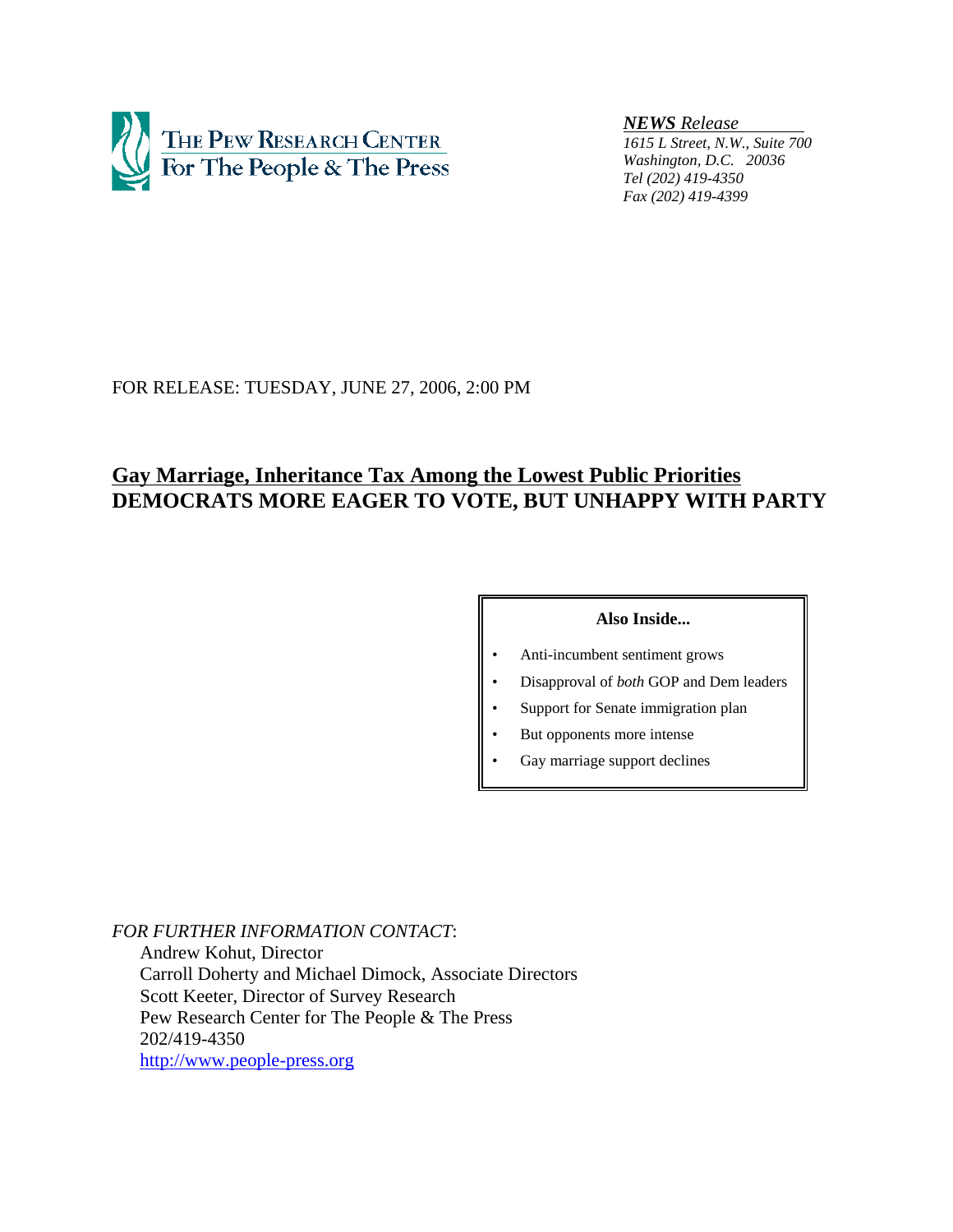# **Gay Marriage, Inheritance Tax Among the Lowest Public Priorities DEMOCRATS MORE EAGER TO VOTE, BUT UNHAPPY WITH PARTY**

With less than five months to go before Election Day, Democrats hold two distinct advantages in the midterm campaign that they have not enjoyed for some time. First, Americans continue to say they favor the Democratic candidate in their district, by a 51% to 39% margin. Second, the level of enthusiasm about voting among Democrats is unusually high, and is atypically low among Republicans. In fact, Democrats now hold a voter enthusiasm advantage that is the mirror image of the GOP's edge in voter zeal leading up to the 1994 midterm election.

Public anger with Congress continues to rise, and anti-incumbent sentiment has reached new highs, according to the latest survey of 1,501 Americans conducted June 14-19 by the Pew Research Center for the People & the Press. The sour public mood currently favors the minority party, as 46% of Democratic voters say they are more enthusiastic about voting than usual, compared with just 30% of Republicans. In October 1994, Republicans held a comparable advantage on this measure (by 45%-30%).

 But Democratic zeal is mostly driven by anger toward President Bush and Republican leaders, not support *for* Democratic leaders. Just half of Democrats approve of the job performance of Democratic leaders in Congress; by contrast, 58% of Republicans give positive ratings to GOP leaders. And 64% of Democrats say their party is doing only a fair or poor job in standing up for its traditional positions on such things as protecting the interests of minorities and helping the poor.

# **Democrats Retain Midterm Lead...**

|                      |      |     | Sept Feb Apr June   |      |
|----------------------|------|-----|---------------------|------|
| If the election were |      |     | 2005 2006 2006 2006 |      |
| today, would you     | $\%$ | %   | $\%$                | $\%$ |
| Vote Democratic      | 52   | 50  | -51                 | 51   |
| Vote Republican      | 40   | 41  | 41                  | 39   |
| Other/Don't know     | 8    | 9   | 8                   | 10   |
|                      | 100  | 100 | 100                 | 100  |
|                      |      |     |                     |      |

## **And Hold Sizable Enthusiasm Advantage**

| More enthusiastic<br>about voting                                           |    |      | Oct June June June | 1994 <sup>^</sup> 1998 2002 2006 |  |  |
|-----------------------------------------------------------------------------|----|------|--------------------|----------------------------------|--|--|
| than usual                                                                  | %  | $\%$ | $\%$               | $\%$                             |  |  |
| Total                                                                       | 34 | -38  | 41                 | 38                               |  |  |
|                                                                             |    |      |                    |                                  |  |  |
| Democrats                                                                   | 30 | 38   | 40                 | 46                               |  |  |
| Republicans                                                                 | 45 | 42   | 44                 | 30                               |  |  |
| Independents                                                                | 29 | 35   | 39                 | 37                               |  |  |
| Based on registered voters.<br>Oct. 1994 figures from Gallup/CNN/USA Today. |    |      |                    |                                  |  |  |

The question of which party controls Congress has the potential to be a major factor in the 2006 midterms. Fully 58% of voters say this issue will factor in their vote, up from 47% in 2002 and 45% in 1998. Partisan control of Congress is a major issue for Democrats, but nearly half of independent voters – who in past midterms have given less regard to party control – say the makeup of Congress matters to them. And most independents who say this plan to vote for the Democrat in their district.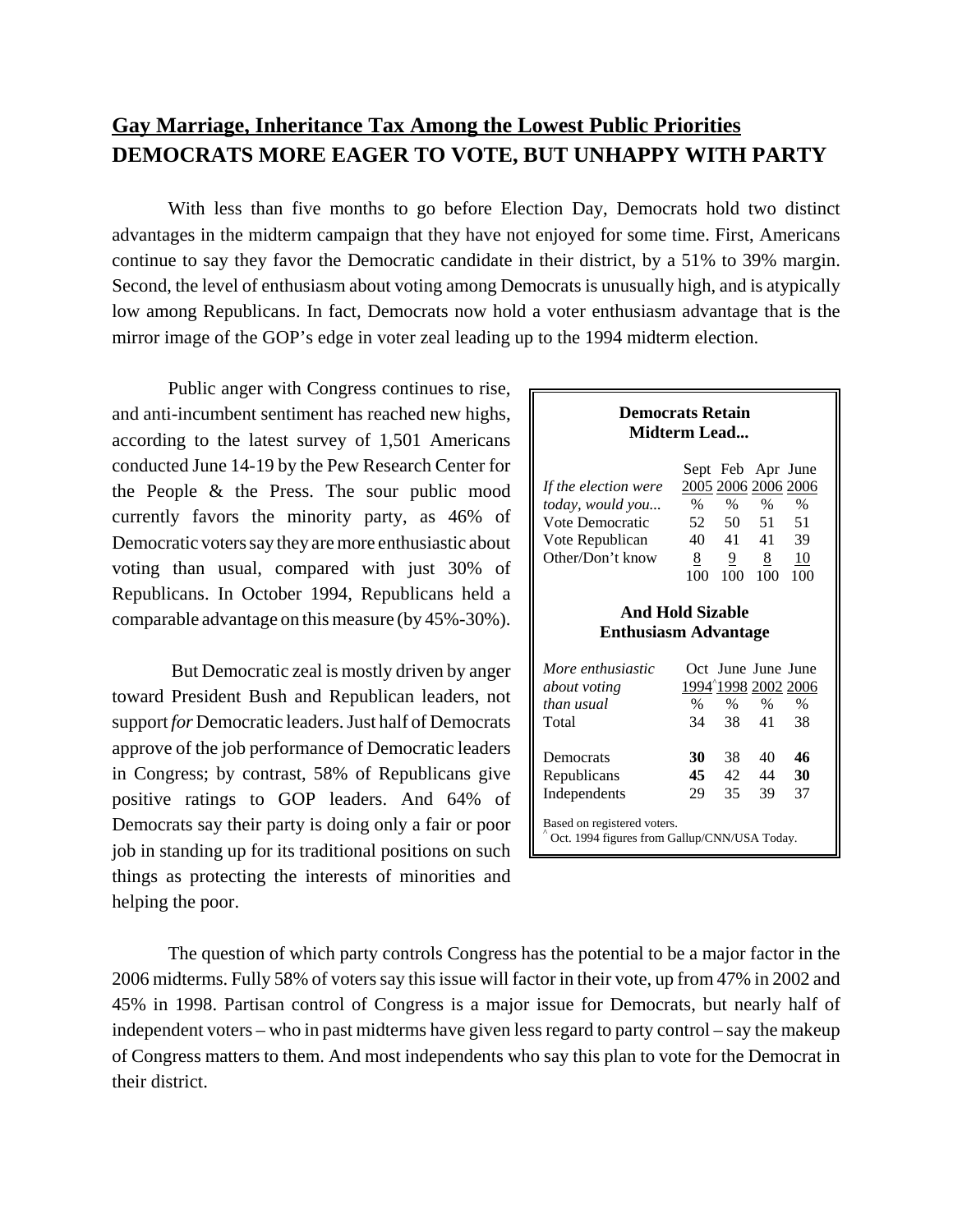Public anger with Congress and its leaders has not abated despite Republican efforts to make progress on various policy issues. The proportion saying the current Congress has achieved less than previous ones has climbed to 45%, double the number who said this in the 2002 or 1998 midterms, and higher than the number who expressed frustration with Congress in 1994 (38%). Republican leaders in Congress are blamed for this failure, but Democratic leaders in Congress are not benefitting from this criticism. More Americans disapprove than approve of the job GOP leaders are doing by a 53% to 30% margin; dissatisfaction with Democratic leaders is nearly as high (50% disapprove, 32% approve.)

Education, the economy and health care are the leading concerns for voters this year – roughly eight-in-ten say each is very important to them personally. By contrast, many of the issues that have recently gotten attention – either on Capitol Hill or in the media – rank among the least important to voters. Barely a third (34%) say the issue of gay marriage is very important, and only somewhat more rank abortion, global warming, ending the inheritance tax, and government surveillance programs as very important. While gay marriage is more important to Republican voters than Democratic voters, even here it comes far down the list below such issues as terrorism and homeland security, the economy, and immigration.

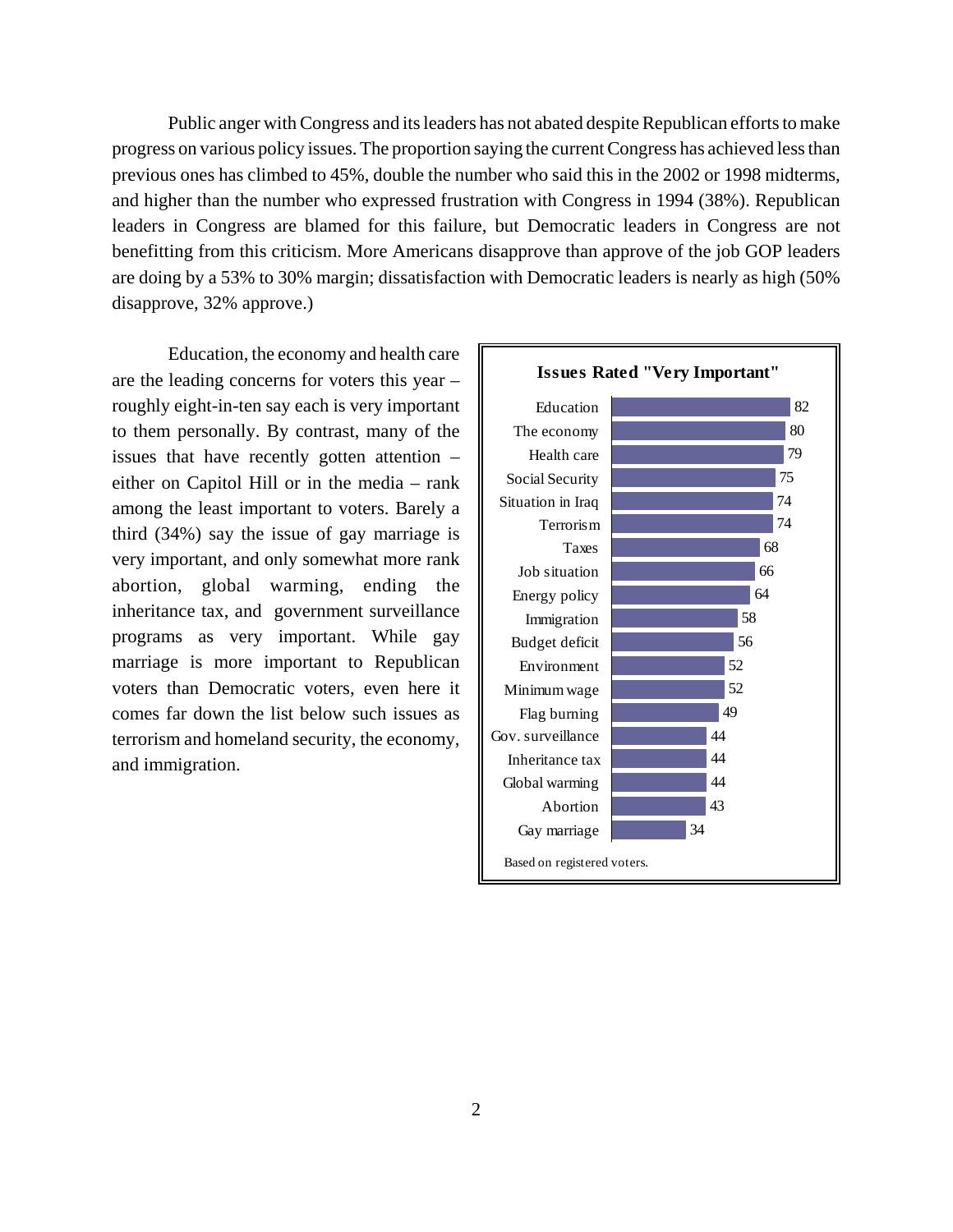# *Democratic Voters Motivated*

Democrats are more enthusiastic about the upcoming election than was the case in 2002, 1998 or especially 1994, when they were particularly ambivalent about going to vote. By comparison, far fewer Republicans say they are looking forward to voting this November than in recent midterms. Just 30% of Republicans say they are more enthusiastic about voting this year than usual, down from 44% four years ago; 41% in June 1998; and 45% prior to the 1994 midterm election.

The heightened Democratic enthusiasm is particularly notable among liberal Democrats, 53% of whom are more interested in voting this year than usual. The partisan gap in enthusiasm is even visible among independents – those who lean

Democratic are considerably more eager to vote than those who lean Republican. Overall, 47% of voters who plan to vote Democratic this fall say they are more enthusiastic about voting than usual, compared with just 30% of voters who plan to vote Republican.

The higher level of enthusiasm among Democratic voters is linked to two underlying attitudes: anger at the president and optimism about Democrats chances in the fall. Nearly twothirds (64%) of those who plan to vote for the Democratic candidate in their district think of their vote this fall as a vote *against* George W. Bush. These anti-Bush voters are significantly more motivated to vote  $-52\%$  say they are more eager to vote this year than usual, compared with 39% among those who say Bush is not a factor in their vote.

Democratic voters also have an optimistic

outlook for the fall – 64% think the party will do better in this year's congressional elections than

| <b>Enthusiastic Democrats --</b><br><b>Angry and Optimistic</b> |                |                                   |    |    |  |
|-----------------------------------------------------------------|----------------|-----------------------------------|----|----|--|
|                                                                 |                | % more enthusiastic<br>than usual |    |    |  |
| All Democratic voters                                           |                |                                   | 47 |    |  |
| See vote as a vote                                              | Yes            |                                   |    | 52 |  |
| against Bush?                                                   | N <sub>0</sub> |                                   | 39 |    |  |
| Will Democrats do Yes                                           |                |                                   |    | 55 |  |
| better this year?                                               | No             |                                   | 34 |    |  |
| Based on registered voters.                                     |                |                                   |    |    |  |

#### **Democratic Voters More Excited than Republicans**

| % more<br>enthusiastic<br>about voting<br>June 2006<br>June 2002<br>June 1998<br>Oct 1994 <sup>^</sup> | Among those<br>who plan to<br>Vote<br>Dem<br>$\%$<br>47<br>42<br>40<br>29 | Vote<br>Rep<br>$\%$<br>30<br>44<br>41<br>41 |  |  |  |  |
|--------------------------------------------------------------------------------------------------------|---------------------------------------------------------------------------|---------------------------------------------|--|--|--|--|
| Based on registered voters.<br>Oct. 1994 figures from<br>Gallup/CNN/USA Today.                         |                                                                           |                                             |  |  |  |  |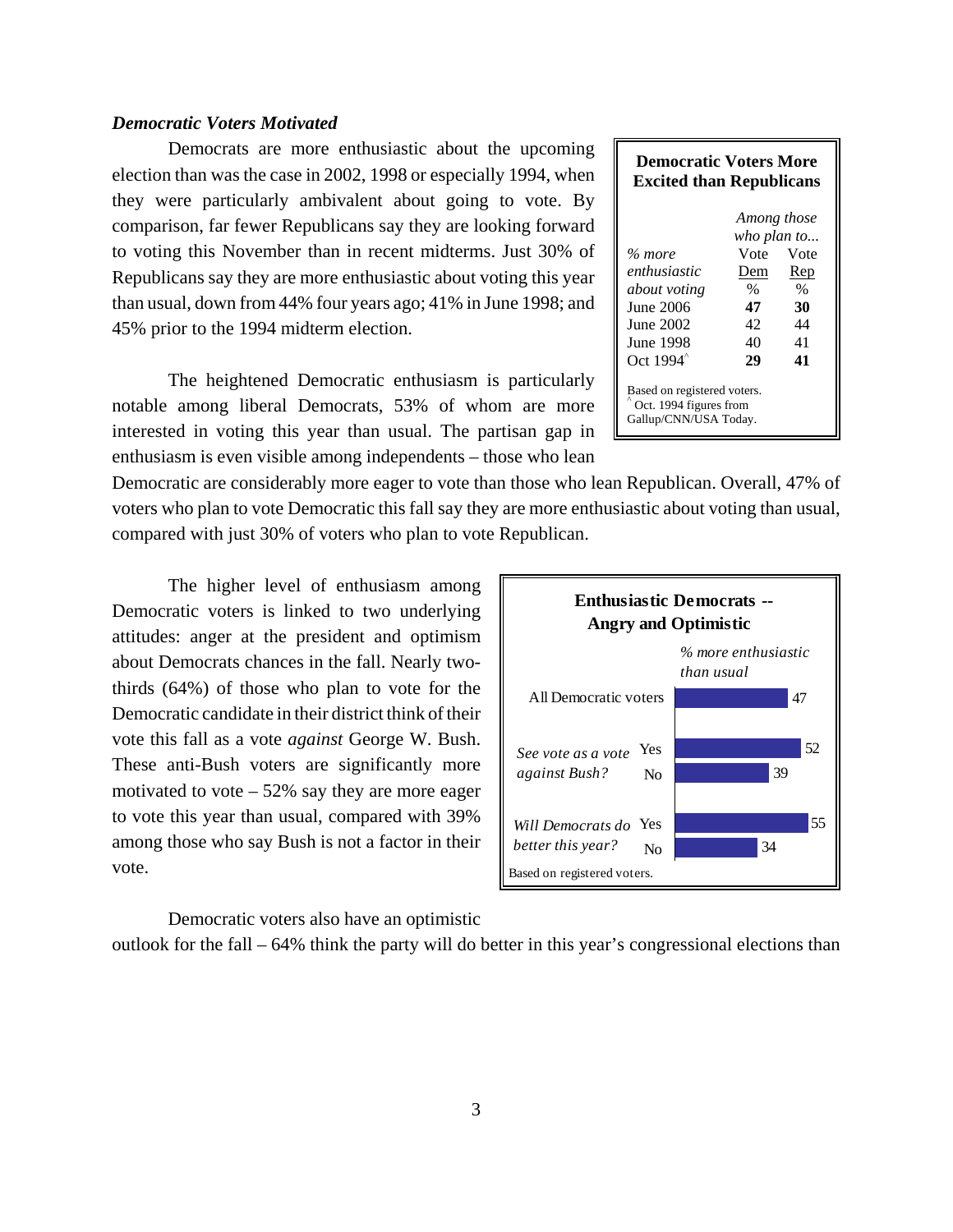it has in other recent elections. The heightened expectations among Democrats are strongly linked with increased interest in voting. More than half (55%) of Democratic voters who expect the party to make progress in the fall say they are more enthusiastic about voting this year, compared with just 34% who see the party doing about the same – or worse – as in recent elections.

Republicans, by contrast, have modest expectations for the fall elections. Just 19% think the GOP will do better in this year's midterms than in recent elections; 18% expect the party to fare worse; and 58% say the Republican Party will do about the same as it has in recent elections.

## *How Democratic And Republican Voters Differ*

Anti-incumbent sentiment is a significant factor among voters who are favoring the Democrats this fall. They are nearly twice as likely as Republican voters to say the member from their district should *not* be reelected (39% vs. 22%). More broadly, two-thirds of Democratic voters say the want to see most members lose their reelection bids this fall. But frustration with incumbents is high even among GOP voters, 43% of whom say that most members do not deserve reelection.

Among those favoring the Democratic candidate in their district, 68% say they are considering party control of Congress as they make up their mind. A slimmer majority (55%) of Republican voters say the same. The 2006 midterm is a more nationalized election in the eyes of Democratic voters  $-34\%$  say that national issues weight most heavily in their vote compared with just 26% of those who plan to vote Republican. In contrast, Republican voters are more focused on candidate character and experience (38%) than their Democratic counterparts (28%).

# **Voters' Views on the Election & Congress**

| Dem<br>Rep<br>Biggest effect on vote<br>$\%$<br>$\%$<br>National issues<br>34<br>26<br>Local & state issues<br>28<br>24<br>28<br>38<br>Character & experience<br>Other/DK<br>10<br>12<br>100<br>100<br>Like to see your<br>member reelected<br>Yes<br>63<br>46<br>No<br>39<br>22<br>Don't know<br>15<br>15<br>100<br>100<br>Like to see most<br>members reelected<br>Yes<br>22<br>41<br>66<br>43<br>Nο<br>Don't know<br>12<br><u>16</u><br>100<br>100<br>Is party control of congress<br>a factor in your vote?<br>Yes<br>68<br>55<br>29<br>43<br>Nο<br>Don't know<br>3<br>$\overline{2}$<br>100<br>100<br>Is your vote a vote<br>For Bush<br>3<br>34<br>64<br><b>Against Bush</b><br>6<br>57<br>Bush not much of a factor<br>30<br>Don't know<br>$\overline{3}$<br>$\overline{3}$<br>100<br>100<br>Republican leaders<br>Approve<br>11<br>56<br>79<br>31<br>Disapprove<br>Don't know<br>13<br>10<br>100<br>100<br>Democratic leaders<br>17<br>46<br>Approve<br>70<br>41<br>Disapprove<br>Don't know<br>13<br>13<br>100<br>100<br>This Congress has<br>Accomplished more<br>4<br>12<br>Accomplished less<br>57<br>30<br>About the same<br>52<br>34<br>Don't know<br>5<br>6<br>100<br>100<br>Based on registered voters<br>Number of cases<br>(606)<br>(487) |  | Plan to vote |
|-------------------------------------------------------------------------------------------------------------------------------------------------------------------------------------------------------------------------------------------------------------------------------------------------------------------------------------------------------------------------------------------------------------------------------------------------------------------------------------------------------------------------------------------------------------------------------------------------------------------------------------------------------------------------------------------------------------------------------------------------------------------------------------------------------------------------------------------------------------------------------------------------------------------------------------------------------------------------------------------------------------------------------------------------------------------------------------------------------------------------------------------------------------------------------------------------------------------------------------------------------------|--|--------------|
|                                                                                                                                                                                                                                                                                                                                                                                                                                                                                                                                                                                                                                                                                                                                                                                                                                                                                                                                                                                                                                                                                                                                                                                                                                                             |  |              |
|                                                                                                                                                                                                                                                                                                                                                                                                                                                                                                                                                                                                                                                                                                                                                                                                                                                                                                                                                                                                                                                                                                                                                                                                                                                             |  |              |
|                                                                                                                                                                                                                                                                                                                                                                                                                                                                                                                                                                                                                                                                                                                                                                                                                                                                                                                                                                                                                                                                                                                                                                                                                                                             |  |              |
|                                                                                                                                                                                                                                                                                                                                                                                                                                                                                                                                                                                                                                                                                                                                                                                                                                                                                                                                                                                                                                                                                                                                                                                                                                                             |  |              |
|                                                                                                                                                                                                                                                                                                                                                                                                                                                                                                                                                                                                                                                                                                                                                                                                                                                                                                                                                                                                                                                                                                                                                                                                                                                             |  |              |
|                                                                                                                                                                                                                                                                                                                                                                                                                                                                                                                                                                                                                                                                                                                                                                                                                                                                                                                                                                                                                                                                                                                                                                                                                                                             |  |              |
|                                                                                                                                                                                                                                                                                                                                                                                                                                                                                                                                                                                                                                                                                                                                                                                                                                                                                                                                                                                                                                                                                                                                                                                                                                                             |  |              |
|                                                                                                                                                                                                                                                                                                                                                                                                                                                                                                                                                                                                                                                                                                                                                                                                                                                                                                                                                                                                                                                                                                                                                                                                                                                             |  |              |
|                                                                                                                                                                                                                                                                                                                                                                                                                                                                                                                                                                                                                                                                                                                                                                                                                                                                                                                                                                                                                                                                                                                                                                                                                                                             |  |              |
|                                                                                                                                                                                                                                                                                                                                                                                                                                                                                                                                                                                                                                                                                                                                                                                                                                                                                                                                                                                                                                                                                                                                                                                                                                                             |  |              |
|                                                                                                                                                                                                                                                                                                                                                                                                                                                                                                                                                                                                                                                                                                                                                                                                                                                                                                                                                                                                                                                                                                                                                                                                                                                             |  |              |
|                                                                                                                                                                                                                                                                                                                                                                                                                                                                                                                                                                                                                                                                                                                                                                                                                                                                                                                                                                                                                                                                                                                                                                                                                                                             |  |              |
|                                                                                                                                                                                                                                                                                                                                                                                                                                                                                                                                                                                                                                                                                                                                                                                                                                                                                                                                                                                                                                                                                                                                                                                                                                                             |  |              |
|                                                                                                                                                                                                                                                                                                                                                                                                                                                                                                                                                                                                                                                                                                                                                                                                                                                                                                                                                                                                                                                                                                                                                                                                                                                             |  |              |
|                                                                                                                                                                                                                                                                                                                                                                                                                                                                                                                                                                                                                                                                                                                                                                                                                                                                                                                                                                                                                                                                                                                                                                                                                                                             |  |              |
|                                                                                                                                                                                                                                                                                                                                                                                                                                                                                                                                                                                                                                                                                                                                                                                                                                                                                                                                                                                                                                                                                                                                                                                                                                                             |  |              |
|                                                                                                                                                                                                                                                                                                                                                                                                                                                                                                                                                                                                                                                                                                                                                                                                                                                                                                                                                                                                                                                                                                                                                                                                                                                             |  |              |
|                                                                                                                                                                                                                                                                                                                                                                                                                                                                                                                                                                                                                                                                                                                                                                                                                                                                                                                                                                                                                                                                                                                                                                                                                                                             |  |              |
|                                                                                                                                                                                                                                                                                                                                                                                                                                                                                                                                                                                                                                                                                                                                                                                                                                                                                                                                                                                                                                                                                                                                                                                                                                                             |  |              |
|                                                                                                                                                                                                                                                                                                                                                                                                                                                                                                                                                                                                                                                                                                                                                                                                                                                                                                                                                                                                                                                                                                                                                                                                                                                             |  |              |
|                                                                                                                                                                                                                                                                                                                                                                                                                                                                                                                                                                                                                                                                                                                                                                                                                                                                                                                                                                                                                                                                                                                                                                                                                                                             |  |              |
|                                                                                                                                                                                                                                                                                                                                                                                                                                                                                                                                                                                                                                                                                                                                                                                                                                                                                                                                                                                                                                                                                                                                                                                                                                                             |  |              |
|                                                                                                                                                                                                                                                                                                                                                                                                                                                                                                                                                                                                                                                                                                                                                                                                                                                                                                                                                                                                                                                                                                                                                                                                                                                             |  |              |
|                                                                                                                                                                                                                                                                                                                                                                                                                                                                                                                                                                                                                                                                                                                                                                                                                                                                                                                                                                                                                                                                                                                                                                                                                                                             |  |              |
|                                                                                                                                                                                                                                                                                                                                                                                                                                                                                                                                                                                                                                                                                                                                                                                                                                                                                                                                                                                                                                                                                                                                                                                                                                                             |  |              |
|                                                                                                                                                                                                                                                                                                                                                                                                                                                                                                                                                                                                                                                                                                                                                                                                                                                                                                                                                                                                                                                                                                                                                                                                                                                             |  |              |
|                                                                                                                                                                                                                                                                                                                                                                                                                                                                                                                                                                                                                                                                                                                                                                                                                                                                                                                                                                                                                                                                                                                                                                                                                                                             |  |              |
|                                                                                                                                                                                                                                                                                                                                                                                                                                                                                                                                                                                                                                                                                                                                                                                                                                                                                                                                                                                                                                                                                                                                                                                                                                                             |  |              |
|                                                                                                                                                                                                                                                                                                                                                                                                                                                                                                                                                                                                                                                                                                                                                                                                                                                                                                                                                                                                                                                                                                                                                                                                                                                             |  |              |
|                                                                                                                                                                                                                                                                                                                                                                                                                                                                                                                                                                                                                                                                                                                                                                                                                                                                                                                                                                                                                                                                                                                                                                                                                                                             |  |              |
|                                                                                                                                                                                                                                                                                                                                                                                                                                                                                                                                                                                                                                                                                                                                                                                                                                                                                                                                                                                                                                                                                                                                                                                                                                                             |  |              |
|                                                                                                                                                                                                                                                                                                                                                                                                                                                                                                                                                                                                                                                                                                                                                                                                                                                                                                                                                                                                                                                                                                                                                                                                                                                             |  |              |
|                                                                                                                                                                                                                                                                                                                                                                                                                                                                                                                                                                                                                                                                                                                                                                                                                                                                                                                                                                                                                                                                                                                                                                                                                                                             |  |              |
|                                                                                                                                                                                                                                                                                                                                                                                                                                                                                                                                                                                                                                                                                                                                                                                                                                                                                                                                                                                                                                                                                                                                                                                                                                                             |  |              |
|                                                                                                                                                                                                                                                                                                                                                                                                                                                                                                                                                                                                                                                                                                                                                                                                                                                                                                                                                                                                                                                                                                                                                                                                                                                             |  |              |
|                                                                                                                                                                                                                                                                                                                                                                                                                                                                                                                                                                                                                                                                                                                                                                                                                                                                                                                                                                                                                                                                                                                                                                                                                                                             |  |              |
|                                                                                                                                                                                                                                                                                                                                                                                                                                                                                                                                                                                                                                                                                                                                                                                                                                                                                                                                                                                                                                                                                                                                                                                                                                                             |  |              |
|                                                                                                                                                                                                                                                                                                                                                                                                                                                                                                                                                                                                                                                                                                                                                                                                                                                                                                                                                                                                                                                                                                                                                                                                                                                             |  |              |
|                                                                                                                                                                                                                                                                                                                                                                                                                                                                                                                                                                                                                                                                                                                                                                                                                                                                                                                                                                                                                                                                                                                                                                                                                                                             |  |              |
|                                                                                                                                                                                                                                                                                                                                                                                                                                                                                                                                                                                                                                                                                                                                                                                                                                                                                                                                                                                                                                                                                                                                                                                                                                                             |  |              |
|                                                                                                                                                                                                                                                                                                                                                                                                                                                                                                                                                                                                                                                                                                                                                                                                                                                                                                                                                                                                                                                                                                                                                                                                                                                             |  |              |
|                                                                                                                                                                                                                                                                                                                                                                                                                                                                                                                                                                                                                                                                                                                                                                                                                                                                                                                                                                                                                                                                                                                                                                                                                                                             |  |              |
|                                                                                                                                                                                                                                                                                                                                                                                                                                                                                                                                                                                                                                                                                                                                                                                                                                                                                                                                                                                                                                                                                                                                                                                                                                                             |  |              |
|                                                                                                                                                                                                                                                                                                                                                                                                                                                                                                                                                                                                                                                                                                                                                                                                                                                                                                                                                                                                                                                                                                                                                                                                                                                             |  |              |
|                                                                                                                                                                                                                                                                                                                                                                                                                                                                                                                                                                                                                                                                                                                                                                                                                                                                                                                                                                                                                                                                                                                                                                                                                                                             |  |              |
|                                                                                                                                                                                                                                                                                                                                                                                                                                                                                                                                                                                                                                                                                                                                                                                                                                                                                                                                                                                                                                                                                                                                                                                                                                                             |  |              |
|                                                                                                                                                                                                                                                                                                                                                                                                                                                                                                                                                                                                                                                                                                                                                                                                                                                                                                                                                                                                                                                                                                                                                                                                                                                             |  |              |
|                                                                                                                                                                                                                                                                                                                                                                                                                                                                                                                                                                                                                                                                                                                                                                                                                                                                                                                                                                                                                                                                                                                                                                                                                                                             |  |              |
|                                                                                                                                                                                                                                                                                                                                                                                                                                                                                                                                                                                                                                                                                                                                                                                                                                                                                                                                                                                                                                                                                                                                                                                                                                                             |  |              |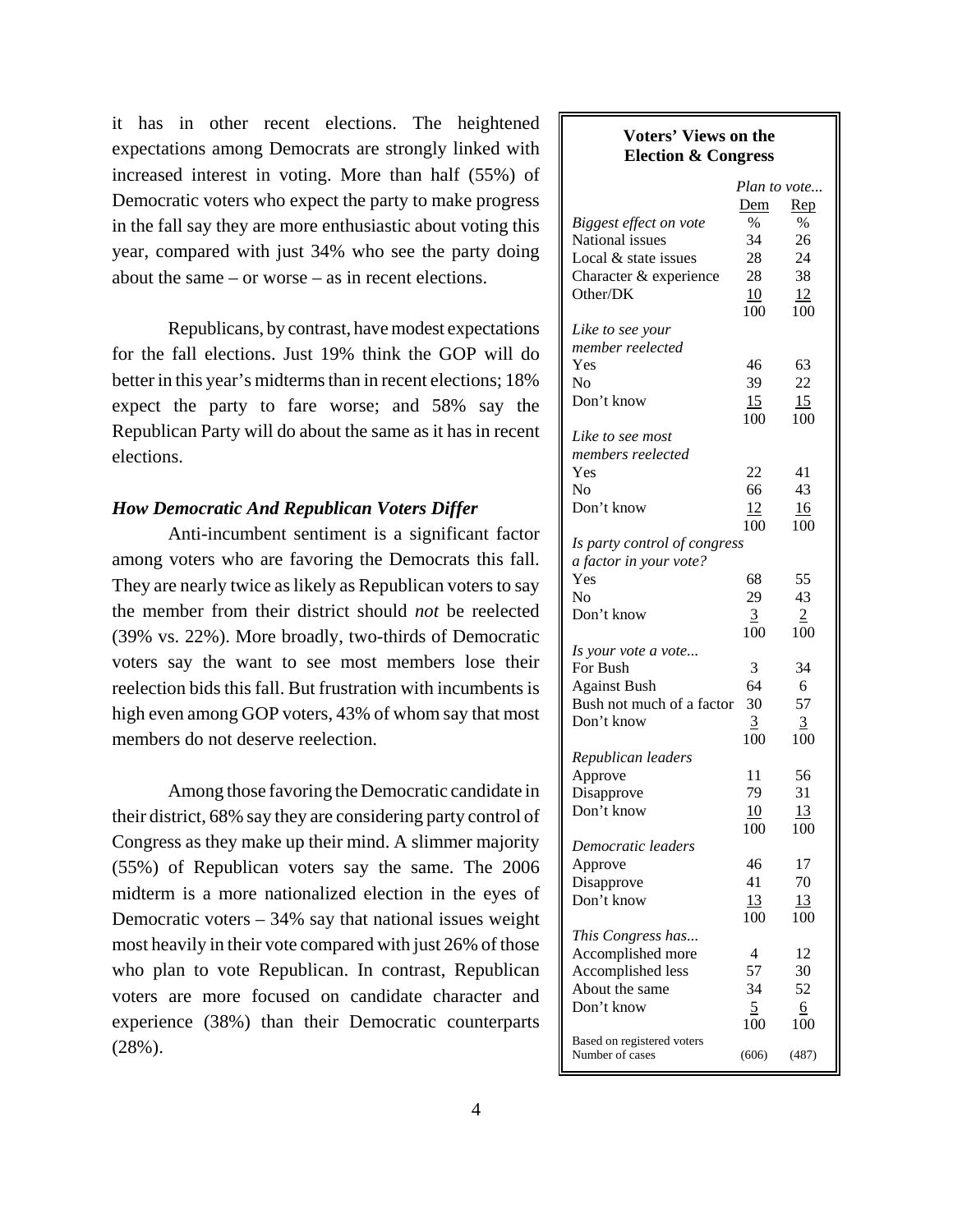Voters who lean Democratic are also nearly twice as likely as Republican voters to say that this Congress has accomplished less than other recent Congresses (57% vs. 30%). But Democratic voters are hardly enthusiastic about their party's leaders in Congress. Just 46% of voters who favor the Democratic candidate approve of the job Democratic Party leaders are doing, while 41% disapprove. Republican voters, by comparison, have a somewhat more positive view of their party's Congressional leaders (56% approve, 31% disapprove).

# *Anti-Incumbency: Shades of 1994?*

Anti-incumbent sentiment has risen since April, and is on par with surveys taken on the eve of the critical 1994 midterm twelve years ago. Nearly a third of voters (32%) say they do not want to see the representative in their district reelected, up from 28% two months ago. And 57% say they would like to see *most* members of Congress replaced this fall, up from 53% in April.

While criticism of Congress is hardly unusual, the level of explicit anti-incumbent sentiment – against both individual members and Congress as a whole – is substantially

| Anti-Incumbent Sentiment Intensifies                             |      |                               |                |                                |           |           |
|------------------------------------------------------------------|------|-------------------------------|----------------|--------------------------------|-----------|-----------|
|                                                                  |      | Oct Oct Oct June<br>1990^1994 |                | 1998 2002                      | 2006 2006 | Apr June  |
| Like to see your<br>member reelected                             | $\%$ | $\%$                          | $\%$           | $\%$                           | $\%$      | $\%$      |
| Yes                                                              | 62   | 49.                           | 58             | 58                             | 57        | 51        |
| No                                                               | 22   | 29 a                          | 20             | 23                             | 28        | 32        |
| Don't know                                                       | 16   |                               |                | $\frac{22}{2}$ $\frac{22}{19}$ | 15        | <u>17</u> |
|                                                                  | 100  | 100                           | 100            | 100                            | 100       | 100       |
| Like to see <b>most</b><br>members reelected                     |      |                               |                |                                |           |           |
| Yes                                                              |      | 28                            | 39             | 45                             | 34        | 29        |
| No.                                                              |      | 56                            | 39             | 37                             | 53        | 57        |
| Don't know                                                       |      | 16                            | $\frac{22}{2}$ | <u>18</u>                      | 13        | 14        |
|                                                                  |      | 100                           | 100            | 100                            | 100       | 100       |
| ^ Oct 1990 trend from Gallup Poll<br>Based on registered voters. |      |                               |                |                                |           |           |

higher than in most previous midterms. In 1998 and 2002, just 20% and 23%, respectively, wanted to see their member of Congress not returned to office, well below the 32% who take that view today. In those elections only about four-in-ten said they did not want to see most members reelected; currently, 57% of voters express that sentiment.

Among recent midterms, only in 1994 was voter anger at incumbents about as high. On the eve of the 1994 election, 29% of voters said they did not want their member to be reelected, and 56% wanted most members of Congress replaced. The comparable figures today are 32% and 57%, respectively.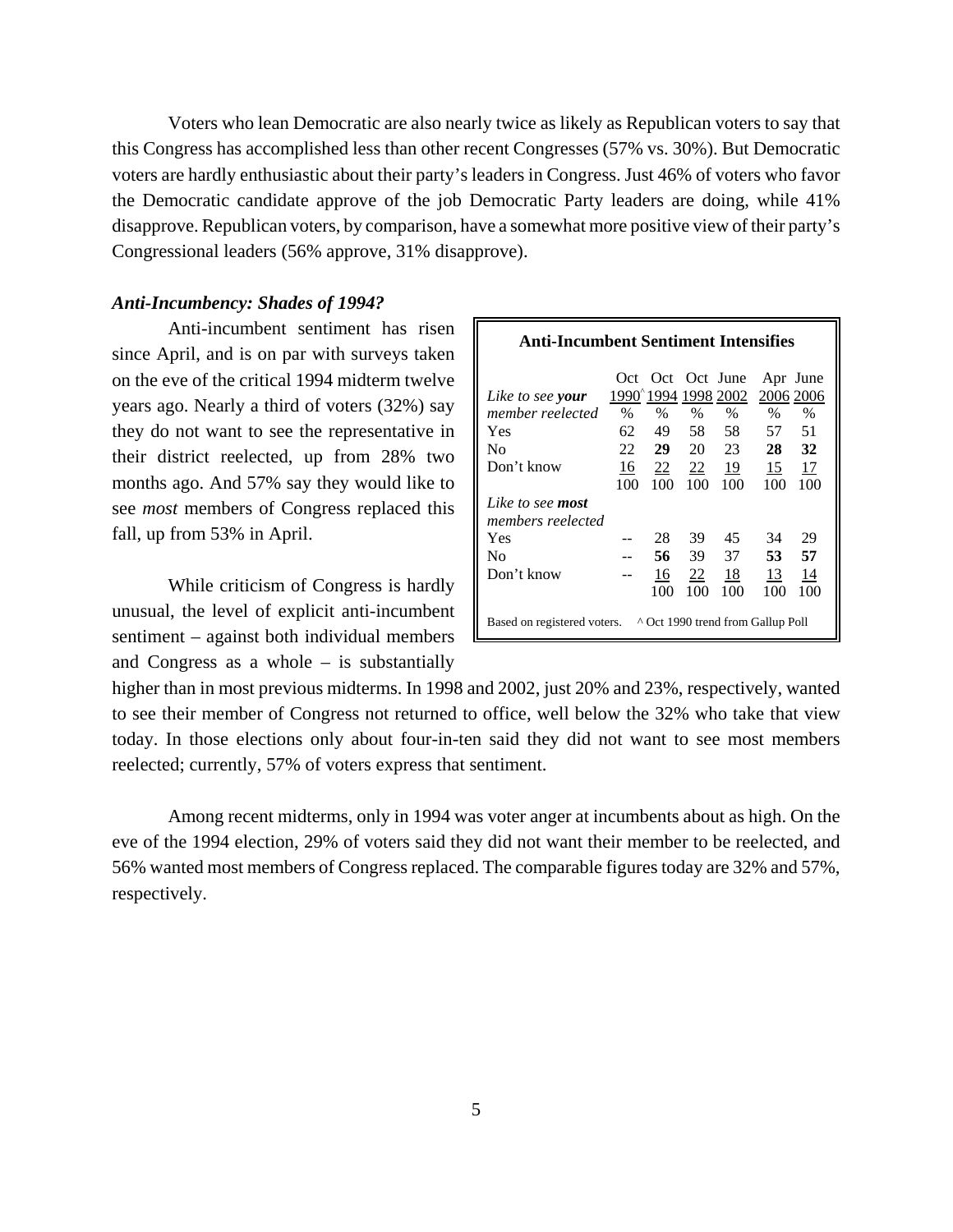If anything, partisan polarization in attitudes toward incumbents may be greater than was the case in October 1994. Currently, Democrats are nearly twice as likely as Republicans to say their member should be voted out of office (36% vs 20%). In 1994, when Democrats held a majority in both the House and the Senate, 34% of Republicans did not want their member returned to office, while 27% of Democrats said the same.

What is particularly notable this year is the antiincumbent sentiment expressed by independent voters. Fully 38% of independents want their member of Congress to be replaced, significantly more than said the same in 1994 (29%).

#### **Democrats** *and* **Independents Looking for Change**

| % do not want <b>their</b>  |               |      | Oct Sept June June  |      |
|-----------------------------|---------------|------|---------------------|------|
| US representative           |               |      | 1994 1998 2002 2006 |      |
| re-elected                  | $\frac{0}{0}$ | $\%$ | $\%$                | $\%$ |
| Republican                  | 34            | 18   | 20                  | 20   |
| Democrat                    | 27            | 19   | 26                  | 36   |
| Independent                 | 29            | 23   | 26                  | 38   |
|                             |               |      |                     |      |
| % do not want               |               |      |                     |      |
| <b>most</b> in Congress     |               |      |                     |      |
| re-elected                  |               |      |                     |      |
| Republican                  | 62            | 27   | 32                  | 40   |
| Democrat                    | 41            | 40   | 38                  | 66   |
| Independent                 | 65            | 43   | 42                  | 63   |
| Based on registered voters. |               |      |                     |      |

In addition, two-thirds of Democrats (66%) want most members replaced, compared with 40% of Republicans (in 1994 it was 62% of Republicans and 41% of Democrats.) Independents share the Democrats' frustration with the current Congress, just as they shared GOP's frustration in 1994. Currently, 63% of independents want most members of Congress replaced; 65% of independent voters said that on the eve of the 1994 election.

# *Partisan Control a Factor*

The question of which party controls Congress is a factor for more voters this year than in the past, particularly Democrats and independents. Fully 72% of Democrats say that party control of Congress is a factor in their vote this year, up from 59% in June 2002 and 53% in June1998. Just 54% of Republicans see the issue of who controls Congress as a factor in their vote, unchanged from the past two midterms. (This question was not asked in the lead-up to the 1994 midterm.)

The percentage of independents who see party control as a factor in their vote also is up sharply – roughly half (48%) of independents say this will be a

| <b>Party More of A Factor</b>            |              |                   |                |  |  |  |
|------------------------------------------|--------------|-------------------|----------------|--|--|--|
| Is party control<br>of Congress a factor | June<br>1998 | June<br>2002 2006 | June           |  |  |  |
| in your vote?                            | %            | $\%$              | $\%$           |  |  |  |
| Yes                                      | 45           | 47                | 58             |  |  |  |
| No                                       | 51           | 50                | 39             |  |  |  |
| Don't know                               | 4            | $\mathbf{3}$      | $\overline{3}$ |  |  |  |
|                                          | 100          | 100               | 100            |  |  |  |
| More of a factor for                     |              |                   |                |  |  |  |
| Republicans                              | 53           | 50                | 54             |  |  |  |
| Democrats                                | 53           | 59                | 72             |  |  |  |
| Independents                             | 28           | 28                | 48             |  |  |  |
| Based on registered voters.              |              |                   |                |  |  |  |

factor in their vote. In the past two midterms, barely a quarter of independents (28%) said this issue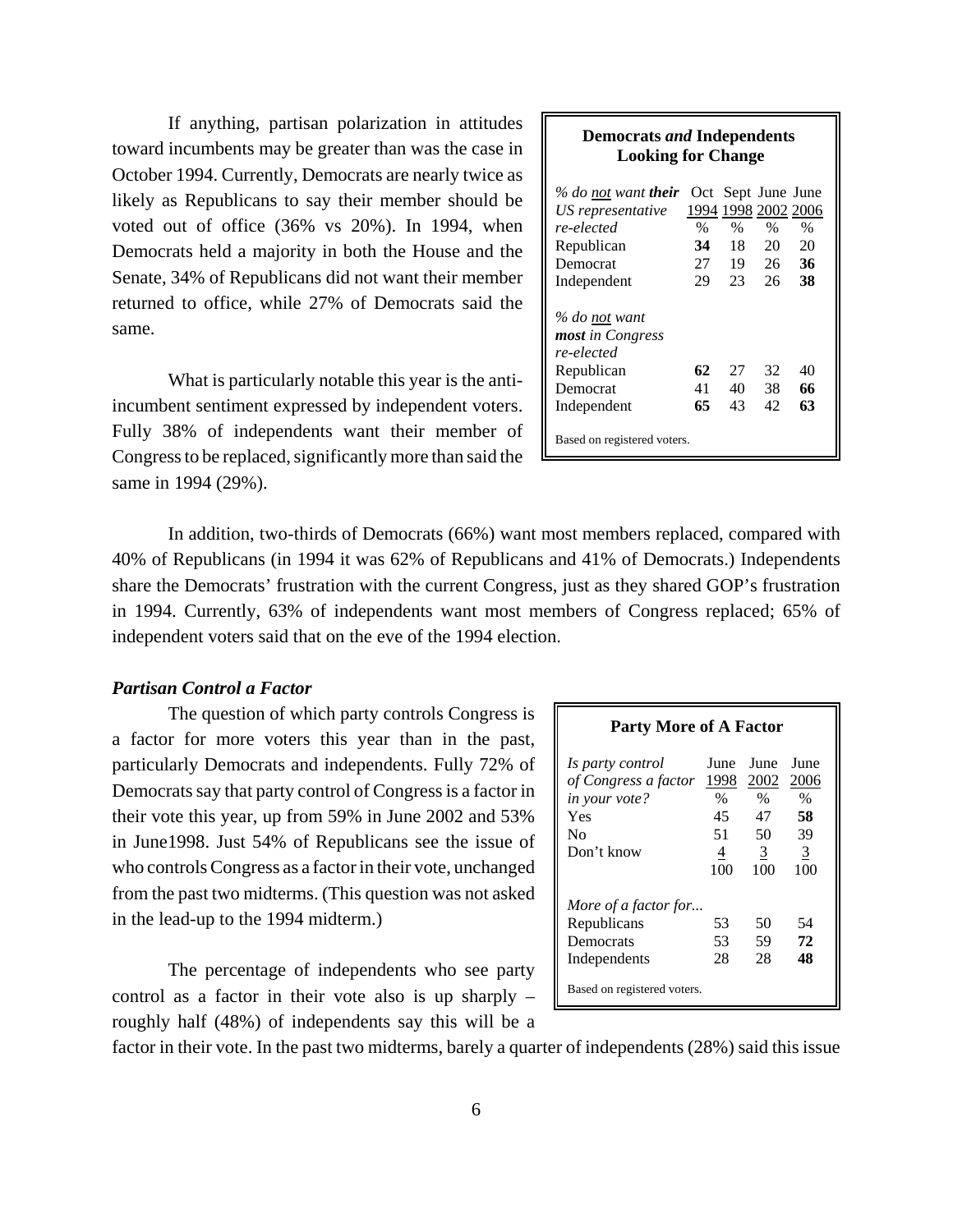mattered to them. Independent voters who take this view favor the Democratic candidate over the Republican in their district by a wide 57% to 34% margin.

# *Bush Hurting GOP Prospects*

As was the case four years ago, George W. Bush is playing a more central role in the minds of midterm voters than most recent presidents. In fall 2002, about a year after the Sept. 11 terrorist attacks, a greater number of voters described their congressional vote as a vote in support of the president than in any prior midterm election going back to 1982. By roughly two-to-one (29% to 15%) more said they were voting for, not against, Bush in the 2002 midterm.

Today, Bush remains a pivotal figure in the midterm election, but in a different way. Fully 38% say their vote this fall is a vote *against* George W. Bush. This is up from 15% four years ago, and is far more than ever measured during the Reagan administration, the presidency of Bush's father, or the Clinton administration. In the polarized election of 1994, just 23% described their vote as a vote against Bill Clinton.

The drag that Bush places on Republican prospects has only increased since the beginning of the year. In February, 31% described their midterm vote as a vote against Bush, compared with 38% today. Roughly two-thirds of Democrats (65%) say they are voting against Bush as they cast their ballot this fall, up from 55% in February. The percentage of independent voters who say the same has increased from 31% to 39% since February. In the meantime, the number of Republicans who see their midterm vote as a vote in support of the president has fallen from 43% to 37%.

| <b>Unprecedented Number Voting Against Bush</b>                            |      |                 |  |             |                                                                            |      |      |
|----------------------------------------------------------------------------|------|-----------------|--|-------------|----------------------------------------------------------------------------|------|------|
|                                                                            |      |                 |  |             | Oct Oct Oct Oct Jun Sep Jun                                                |      |      |
|                                                                            |      |                 |  |             | $\frac{82}{6}$ $\frac{86}{6}$ $\frac{90}{6}$ $\frac{94}{6}$ $\frac{98}{6}$ | 02   | 06   |
| Think of vote as                                                           | $\%$ |                 |  | $\%$ % %    | $\%$                                                                       | $\%$ | $\%$ |
| Vote for president                                                         | 23   |                 |  | 26 19 17 20 |                                                                            | 29   | 15   |
| Vote against president                                                     | 21   | $\overline{12}$ |  |             | 15 23 18                                                                   | 15   | -38  |
| President not a factor                                                     | 51   |                 |  |             | 55 61 54 57                                                                | -51  | 44   |
| Don't know                                                                 |      | 7               |  |             | $6\quad 6\quad 5$                                                          | 5    | 3    |
|                                                                            |      |                 |  |             | 100 100 100 100 100 100 100                                                |      |      |
| Based on registered voters.<br>1982 thru 1990 data from CBS/New York Times |      |                 |  |             |                                                                            |      |      |

| <b>Voters Views on the</b><br><b>Election &amp; Congress</b> |                |                |                |  |  |
|--------------------------------------------------------------|----------------|----------------|----------------|--|--|
|                                                              | Feb            | Apr            | June           |  |  |
| Is your vote a vote                                          | $\frac{0}{0}$  | $\frac{0}{0}$  | $\%$           |  |  |
| For Bush                                                     | 18             | 17             | 15             |  |  |
| <b>Against Bush</b>                                          | 31             | 34             | 38             |  |  |
| Bush not much of a factor                                    | 47             | 46             | 44             |  |  |
| Don't know                                                   | 4              | 3              | 3              |  |  |
|                                                              | 100            | 100            | 100            |  |  |
| <b>Democrats</b>                                             |                |                |                |  |  |
| For Bush                                                     | 4              | 5              | 3              |  |  |
| <b>Against Bush</b>                                          | 55             | 58             | 65             |  |  |
| Bush not much of a factor                                    | 38             | 34             | 29             |  |  |
| Don't know                                                   | $\overline{3}$ | $\overline{3}$ | $\overline{3}$ |  |  |
|                                                              | 100            | 100            | 100            |  |  |
| Republicans                                                  |                |                |                |  |  |
| For Bush                                                     | 43             | 42             | 37             |  |  |
| <b>Against Bush</b>                                          | 7              | 7              | 5              |  |  |
| Bush not much of a factor                                    | 48             | 49             | 55             |  |  |
| Don't know                                                   | 2              | 2              | 3              |  |  |
|                                                              | 100            | 100            | 100            |  |  |
| Independents                                                 |                |                |                |  |  |
| For Bush                                                     | 8              | 5              | 9              |  |  |
| <b>Against Bush</b>                                          | 31             | 38             | 39             |  |  |
| Bush not much of a factor                                    | 57             | 54             | 49             |  |  |
| Don't know                                                   | 4              | 3              | $\overline{3}$ |  |  |
|                                                              | 100            | 100            | 100            |  |  |
| Based on registered voters.                                  |                |                |                |  |  |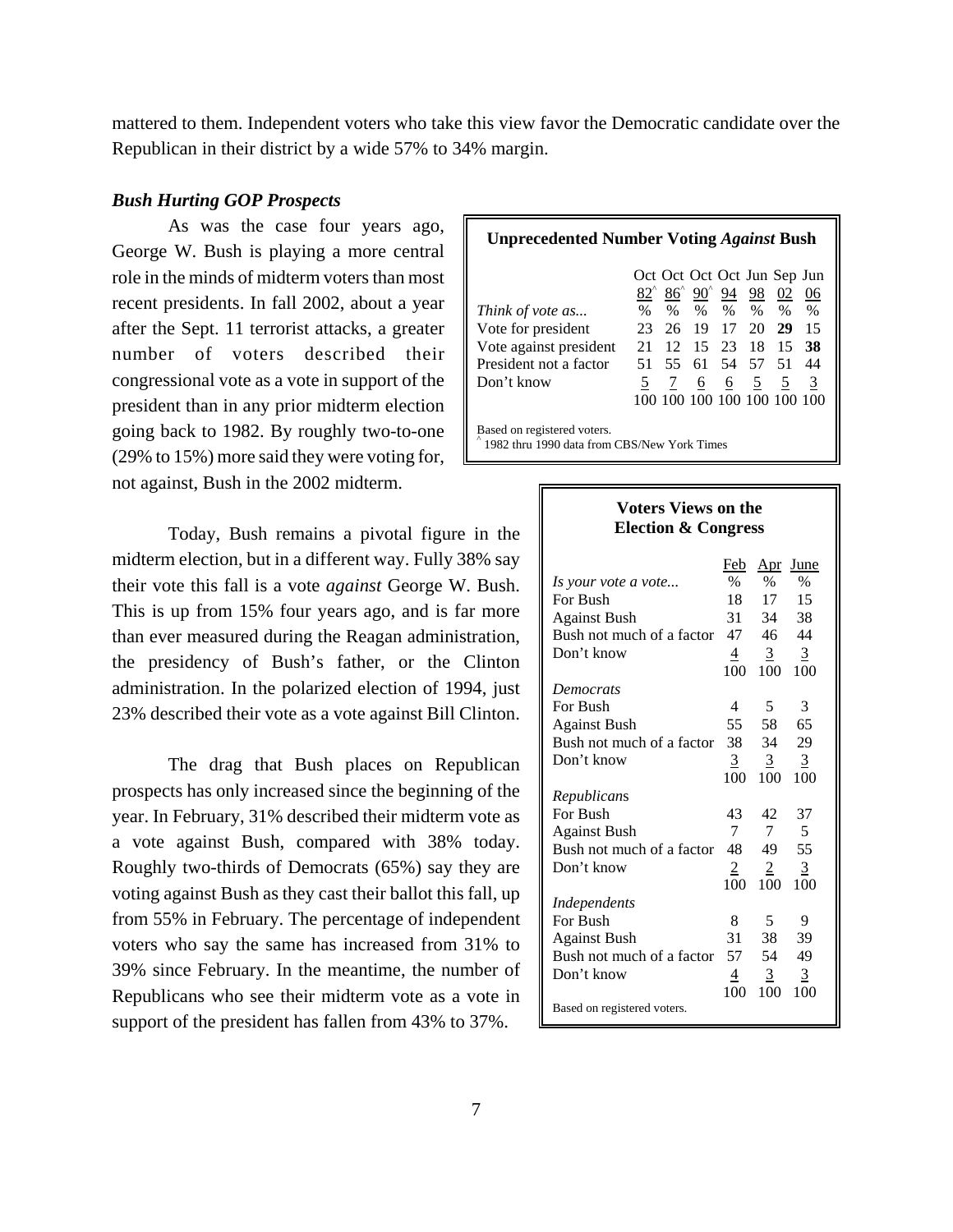# *Frustration with Congress*

Despite efforts to address immigration, taxes, Iraq, and other issues in the past few months, voters' impressions of Congress' effectiveness are trending negative. The share who say Congress has accomplished less than other recent Congresses stands at 45% today, up slightly from 41% in April, and double the number who felt this way about Congress in June of 2002. In October 1994, 38% of voters believed Congress was underachieving, somewhat fewer than the percentage saying that today.

Democrats, not surprisingly, are the most critical of Congress – 59% say the institution has done less than usual this year. But nearly half of

independents (48%) share this opinion, as well as 27% of Republicans. The partisan nature of the criticism of Congress' achievements marks a clear difference with the election of 1994. During that campaign, Democrats, Republicans and independents were largely in agreement in their view that Congress had accomplished less than usual.

# *Both Parties Seen Negatively*

The blame for Congress' lack of productivity falls squarely on the Republican leadership. Among voters who say this Congress is underperforming, 56% blame

Republican leaders, 17% Democratic leaders. But the Democratic leadership is receiving little praise despite GOP troubles.

Public views of the job performance of Republican leaders has grown more negative; just 30% of Americans approve, while 53% disapprove. But approval of Democratic leaders has tracked slightly downward as well and stands at 32% today.

|                             | Oct.          | Aug            | June     |      | ---2006--- |
|-----------------------------|---------------|----------------|----------|------|------------|
| Congress has                | 1994          | 1998           | 2002     | Apr  | June       |
| accomplished                | $\frac{0}{0}$ | $\%$           | $\%$     | $\%$ | $\%$       |
| Less than usual             | 38            | 15             | 22       | 41   | 45         |
| About the same              | 50            | 62             | 57       | 47   | 42         |
| More than usual             | 9             | 18             | 16       | 7    | 7          |
| Don't know                  | 3             | $\overline{5}$ | <u>5</u> | 5    | 6          |
|                             | 100           | 100            | 100      | 100  | 100        |
|                             |               |                |          |      |            |
| If "less", who is           |               |                |          |      |            |
| more to blame?              |               |                |          | $\%$ | %          |
| Republican leaders          |               |                |          | 56   | 56         |
| Democratic leaders          |               |                |          | 14   | 17         |
| Both/Other (Vol)            |               |                |          | 26   | 24         |
| Don't know                  |               |                |          | 4    | 3          |
|                             |               |                |          | 100  | 100        |
| Based on registered voters. |               |                |          |      |            |

| <b>Polarized Views of Congress</b>                          |      |                     |      |      |  |  |
|-------------------------------------------------------------|------|---------------------|------|------|--|--|
| Percent saying Congress has<br>accomplished less than usual |      |                     |      |      |  |  |
|                                                             |      | 1994 1998 2002 2006 |      |      |  |  |
|                                                             | $\%$ | $\%$                | $\%$ | $\%$ |  |  |
| Total                                                       | 38.  | 15                  | 22   | 45   |  |  |
| Republicans                                                 | 36   | 11                  | 13   | 27   |  |  |
| Democrats                                                   | 34   | 18                  | 28   | 59   |  |  |
| Independents                                                | 42   | 15                  | 27   | 48   |  |  |
| Based on registered voters.                                 |      |                     |      |      |  |  |

#### **Widespread Discontent With Congress**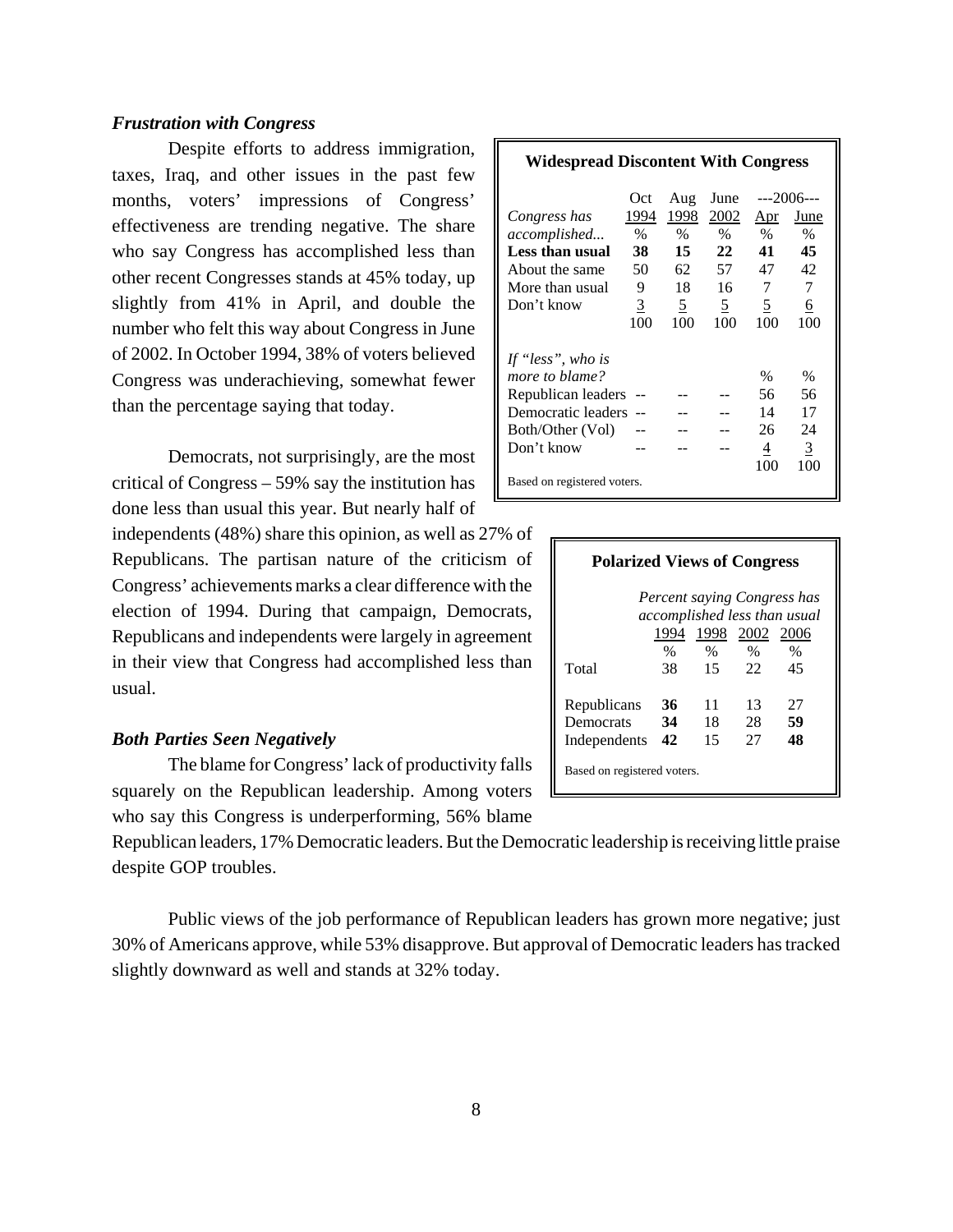Independents disapprove of the performance of both party's leaders by margins of more than two-to-one. Job approval is even limited within each party's base. Just 50% of Democrats approve of the Democratic leaders in Congress, while somewhat more Republicans (58%) approve of the job their leaders are doing.

In general, Democrats remain largely dissatisfied with the direction of their political party – just 34% of Democrats or independents who lean

| <b>Lackluster Ratings for</b>                |
|----------------------------------------------|
| <b>Congressional Leaders of Both Parties</b> |

|                     | MarMay Sep Oct Nov Jan Mar Jun |      |      |                |      |               |                                 |      |
|---------------------|--------------------------------|------|------|----------------|------|---------------|---------------------------------|------|
| <b>Job</b> approval | 05                             | 05   | 05   | 05             | 05   | 06            | 06                              | 06   |
| Republican leaders  | $\%$                           | $\%$ | $\%$ | $\%$           | $\%$ | $\frac{0}{0}$ | $\%$                            | $\%$ |
| Approve             | 39                             | 35   |      | 36 32 33       |      | 33            | 32                              | 30   |
| Disapprove          | 44                             | 50   | 49   | 52 50          |      | -52.          | 50                              | 53   |
| Don't know          | 17                             | 15   |      | 15 16 17       |      | 15            | 18                              | 17   |
|                     |                                |      |      |                |      |               | 100 100 100 100 100 100 100 100 |      |
| Democratic leaders  |                                |      |      |                |      |               |                                 |      |
| Approve             | 37                             |      |      | 39 36 32 36 34 |      |               | 34                              | 32   |
| Disapprove          | 44                             | 41   | 45   | 48             | 44   | 48            | 46                              | 50   |
| Don't know          | 19                             | 20   | 19   | 20             | 20   | 18            | 20                              | 18   |
|                     |                                |      |      |                |      |               | 100 100 100 100 100 100 100 100 |      |

toward the Democratic Party believe that the party is doing a good job these days in standing up for its traditional positions on such things as protecting the interests of minorities, helping the poor and needy, and representing working people. Nearly two-thirds (64%) say the Democratic Party is doing only a fair or poor job in this regard. Democrats' evaluations of their party has been decidedly negative for nearly two years.

Republicans, too, have grown more critical of their party's performance in recent years, though they remain more satisfied than the Democrats. Currently, 42% of Republicans and independents who lean Republican say the party is doing an excellent or good job in standing up for its traditional positions on such things as reducing the size of government, cutting taxes and promoting conservative social values. This is down from 47% in April, and 61% two years ago during the 2004 campaign.

Ideology plays a role in how people evaluate their parties. Conservative Republicans remain more satisfied with the party's stand on key principles than moderates in the party. Nearly half of conservative Republicans (48%) feel the party is doing an excellent

| <b>Party Performance in Standing Up</b><br>for Traditional Positions                                |                      |       |                   |             |  |  |  |
|-----------------------------------------------------------------------------------------------------|----------------------|-------|-------------------|-------------|--|--|--|
|                                                                                                     | Republican<br>Party* |       | <b>Democratic</b> | $Party**$   |  |  |  |
|                                                                                                     | Excel-Only           |       | Excel-Only        |             |  |  |  |
|                                                                                                     | lent/                | fair/ | lent/             | fair/       |  |  |  |
|                                                                                                     | Good Poor            |       | Good              | <u>Poor</u> |  |  |  |
|                                                                                                     | $\%$                 | $\%$  | $\%$              | $\%$        |  |  |  |
| June 2006                                                                                           | 42.                  | 54    | 34                | 64          |  |  |  |
| April 2006                                                                                          | 47                   | 51    | 40                | 59          |  |  |  |
| Sept 2005                                                                                           | 48                   | 49    | 35                | 63          |  |  |  |
| Mar 2005                                                                                            | 51                   | 45    | 33                | 65          |  |  |  |
| <b>July 2004</b>                                                                                    | 61                   | 37    | 49                | 48          |  |  |  |
| Aug 2003                                                                                            | 57                   | 42    | 38                | 60          |  |  |  |
| May 2002                                                                                            | 55                   | 43    | 44                | 53          |  |  |  |
| May 2001                                                                                            | 60                   | 37    | 47                | 47          |  |  |  |
| Sept 2000                                                                                           | 49                   | 49    | 63                | 36          |  |  |  |
| 冰<br>Based on Republicans and Republican leaners<br>**<br>Based on Democrats and Democratic leaners |                      |       |                   |             |  |  |  |

or good job standing up for traditional party positions, compared with 34% of moderates. And it is the conservatives within the Democratic party who are more satisfied as well. Nearly half of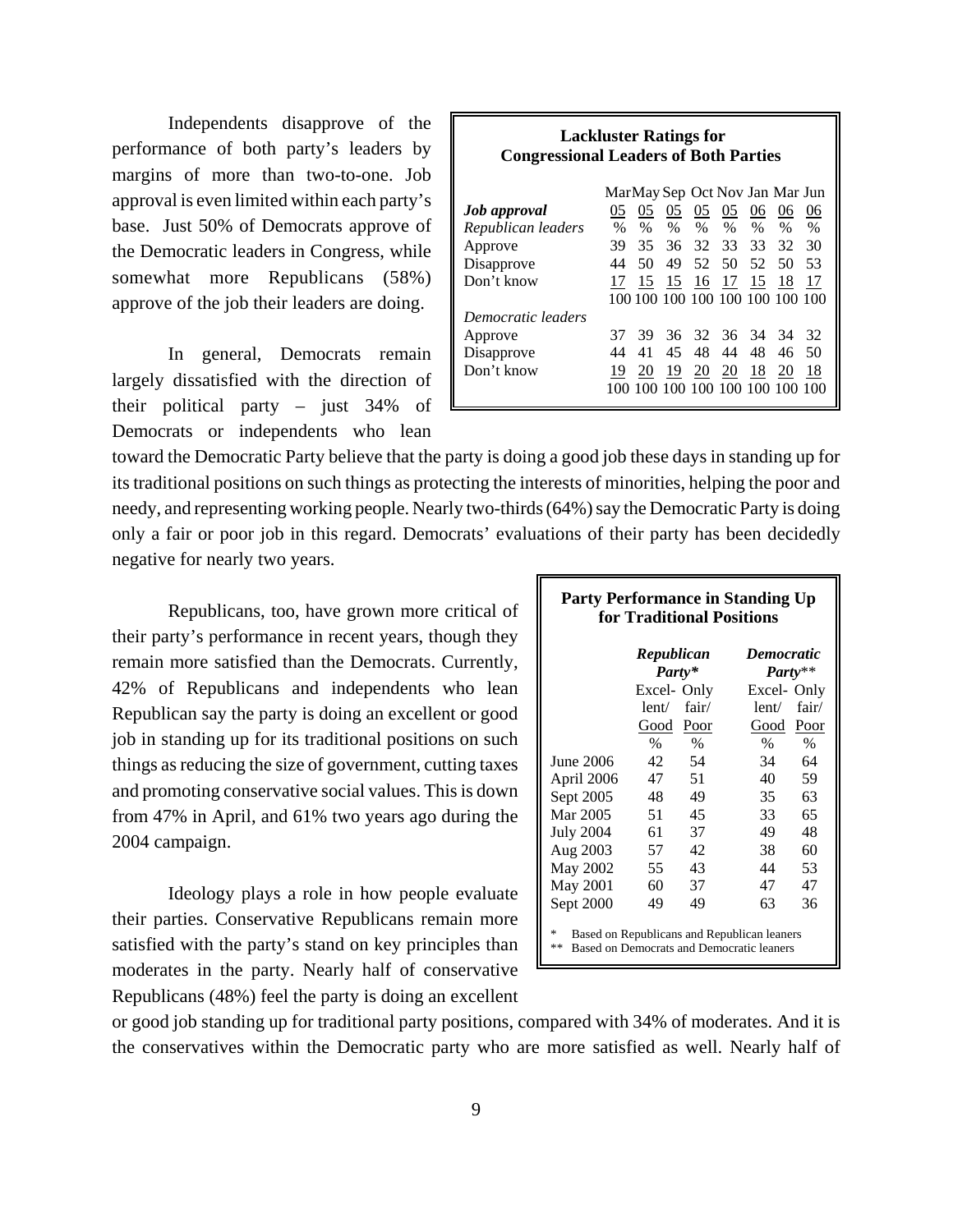conservatives who identify more with the Democratic Party (46%) see the party as doing an excellent or good job standing up for core principles, compared with just 30% of both moderates and liberals within the party.

## *Voter Priorities*

Education, the economy, health care, Social Security, Iraq, and terrorism rank as the most important issues for voters this year, with roughly three-quarters or more saying each of these is personally very important to them. Taxes, the job situation, and energy policy were not far behind, with roughly twothirds picking these issues.

By contrast, government surveillance programs, the inheritance tax, abortion, global warming, and gay marriage rank as much less important priorities, with gay marriage in particular mentioned by only one-third of voters (34%) as very important to them. About as many (33%) say the issue of gay marriage is "not at all important."

While the top tier of issues is important to voters across the demographic and political spectrum, other issues matter more to certain voters than to others. Education is a major factor in views of the

importance of many issues, including raising the minimum wage, Social Security, and a constitutional amendment to ban flag burning.

Increasing the minimum wage is a high priority for voters with a high school education or less (68%), especially in comparison with voters who have a college degree (33%). Nearly all voters with less education rate Social Security as very important

| <b>Rating the Importance of Issues</b> |                                     |      |                           |  |  |  |  |
|----------------------------------------|-------------------------------------|------|---------------------------|--|--|--|--|
|                                        | How important<br>to you personally? |      |                           |  |  |  |  |
|                                        |                                     |      | Some-Not too/             |  |  |  |  |
|                                        | Very                                | what | at all<br>DK              |  |  |  |  |
|                                        | $\frac{0}{0}$                       | $\%$ | $\%$<br>$\%$              |  |  |  |  |
| Education                              | 82                                  | 15   | 3<br>$* = 100$            |  |  |  |  |
| The nation's economy                   | 80                                  | 17   | 2<br>$1 = 100$            |  |  |  |  |
| Health care                            | 79                                  | 16   | 5<br>$* = 100$            |  |  |  |  |
| Social Security                        | 75                                  | 21   | 4<br>$* = 100$            |  |  |  |  |
| The situation in Iraq                  | 74                                  | 20   | $\overline{4}$<br>$2=100$ |  |  |  |  |
| Terrorism & security                   | 74                                  | 19   | $1 = 100$<br>6            |  |  |  |  |
| <b>Taxes</b>                           | 68                                  | 23   | $1 = 100$<br>8            |  |  |  |  |
| Job situation                          | 66                                  | 23   | $1 = 100$<br>10           |  |  |  |  |
| Energy policy                          | 64                                  | 29   | 5<br>$2=100$              |  |  |  |  |
| Immigration                            | 58                                  | 29   | 12<br>$1 = 100$           |  |  |  |  |
| Federal budget deficit                 | 56                                  | 30   | 12<br>$2=100$             |  |  |  |  |
| Minimum wage hike                      | 52                                  | 26   | $* = 100$<br>22           |  |  |  |  |
| Environmental policy                   | 52                                  | 36   | 11<br>$1 = 100$           |  |  |  |  |
| Flag burning amend.                    | 49                                  | 18   | $1 = 100$<br>32           |  |  |  |  |
| Global warming                         | 44                                  | 31   | 21<br>$4=100$             |  |  |  |  |
| Gov. surveillance progs.               | 44                                  | 29   | 24<br>$3=100$             |  |  |  |  |
| End inheritance tax                    | 44                                  | 25   | $5=100$<br>26             |  |  |  |  |
| Abortion                               | 43                                  | 26   | $4=100$<br>27             |  |  |  |  |
| Gay marriage                           | 34                                  | 17   | 45<br>$4=100$             |  |  |  |  |
| Based on registered voters.            |                                     |      |                           |  |  |  |  |

| <b>Education And Issue Priorities</b>               |      |                                         |            |  |  |  |
|-----------------------------------------------------|------|-----------------------------------------|------------|--|--|--|
|                                                     |      | College Some HS or<br>grad college less |            |  |  |  |
| Rate as very important<br>Flag burning amendment 28 | $\%$ | $\%$<br>43                              | $\%$<br>67 |  |  |  |
| Minimum wage hike                                   | 33   | 48                                      | 68         |  |  |  |
| Social Security                                     | 60   | 75                                      | 86         |  |  |  |
| Based on registered voters.                         |      |                                         |            |  |  |  |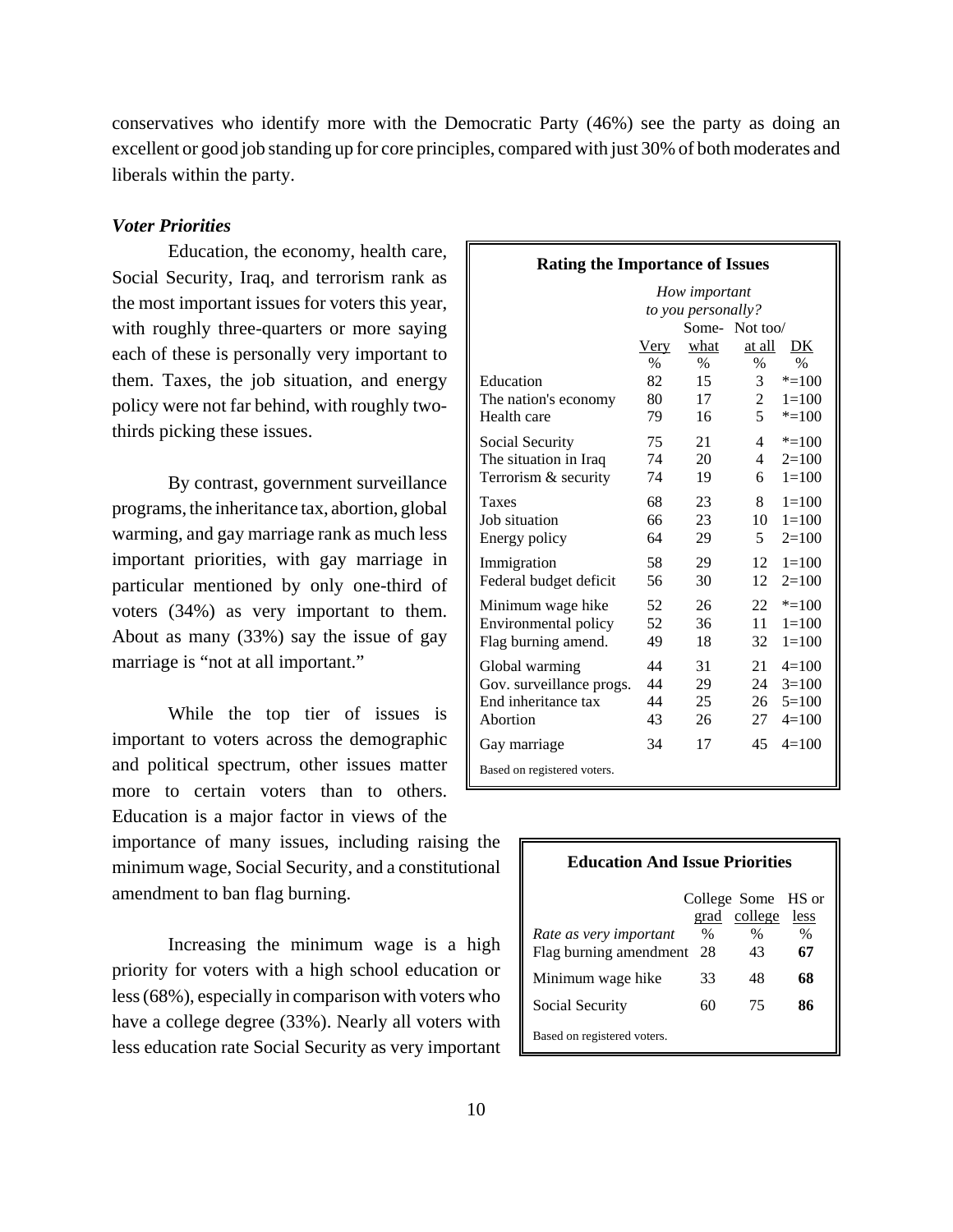(86%); fewer college graduates do so (60%).

But there is an even larger gap in views of the importance of a constitutional amendment to ban flag burning; 67% of voters with a high school education or less believe this is very important, compared with just 28% among college graduates.

Voter priorities also differ by religion and age. For example, about as many white evangelical Christians regard abortion (67%) and a ban on flag burning (64%) as very important as say that about taxes (68%) and the job situation (66%). Compared with older voters, younger voters are much more concerned about increasing the minimum wage and far less concerned about flag burning, eliminating the inheritance tax, and the federal budget deficit.

Politically, the priorities of Democratic and Republican voters diverge dramatically on some issues. The issue of terrorism and homeland security tops the list of issues that are important to Republicans (with 84% saying it is very important), whereas it ranks seventh on the list of top priorities for Democrats (at 69% very important). Conversely, health care is the top issue for Democrats, but is seventh on the list for Republicans.

Both Republican and Democratic voters agree that the economy and education are important issues, and both place Iraq near the top of their lists (though a somewhat greater number of Democrats than Republicans – 78% vs. 72% – rate it as very important).

Democrats place much higher priority on environmental issues and global warming than do Republicans. In contrast, Republicans rate a constitutional ban on flag burning, elimination of the inheritance tax, and abortion much higher than do Democrats.

#### **Issues That Stand Out for Republicans**

|                                            |      |      |      | $R-D$        |  |
|--------------------------------------------|------|------|------|--------------|--|
| % Who Rate Each Issue                      | Rep  | Dem  | Ind  | <u>Diff.</u> |  |
| "Very Important"                           | $\%$ | $\%$ | $\%$ |              |  |
| End inheritance tax                        | 54   | 37   | 45   | $+17$        |  |
| Flag burning amend.                        | 60   | 44   | 44   | $+16$        |  |
| Terrorism & security                       | 84   | 69   | 72   | $+1.5$       |  |
| Immigration                                | 64   | 52   | 57   | $+12$        |  |
| Gay marriage                               | 43   | 31   | 28   | $+12$        |  |
| Abortion                                   | 50   | 39   | 41   | $+11$        |  |
| <b>Issues That Stand Out for Democrats</b> |      |      |      |              |  |
|                                            |      |      |      |              |  |
| Environmental policy                       | 30   | 64   | 58.  | $-34$        |  |
| Global warming                             | 23   | 56   | 49   | $-33$        |  |
| Minimum wage hike                          | 36   | 67   | 48   | $-31$        |  |
| Job situation                              | 52   | 78   | 63   | $-26$        |  |
| Health care                                | 69   | 89   | 79   | $-20$        |  |
| Gov. surveillance progs                    | 33   | 52   | 47   | -19          |  |
| Federal budget deficit                     | 47   | 62   | 55   | $-15$        |  |
| Education                                  | 75   | 86   | 83   | -11          |  |
| Energy policy                              | 56   | 66   | 67   | $-10$        |  |
| <b>Issues With Small Differences</b>       |      |      |      |              |  |
|                                            |      |      |      |              |  |
| The nation's economy                       | 80   | 80   | 78   | 0            |  |
| Taxes                                      | 74   | 66   | 63   | $+8$         |  |
| Social Security                            | 72   | 79   | 71   | $-7$         |  |
| Situation in Iraq                          | 72   | 78   | 72   | -6           |  |
| Based on registered voters.                |      |      |      |              |  |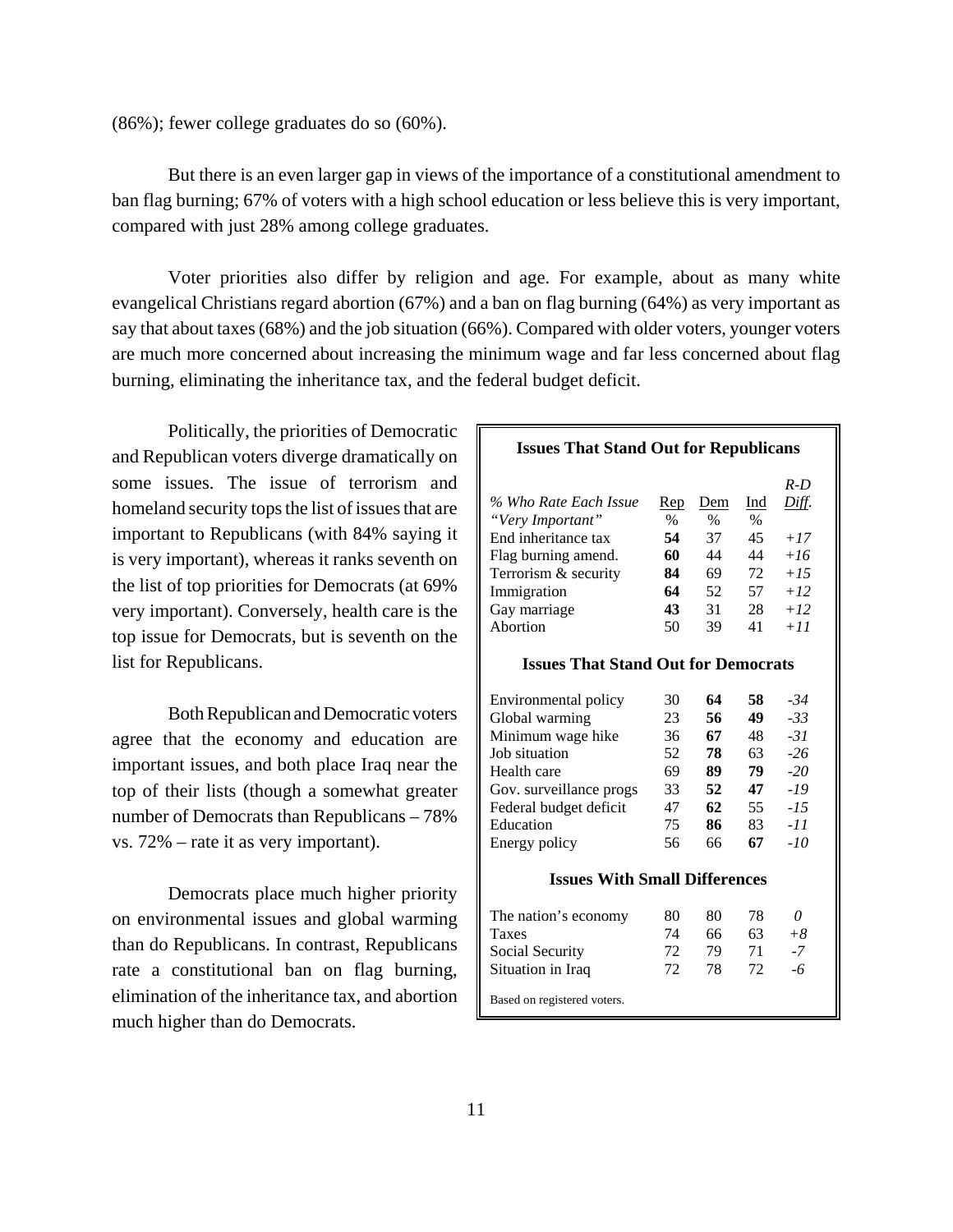#### *Immigration and Other Issues*

The issues of Iraq, immigration, and gay marriage have attracted a great deal of attention from Congress over the past several months and all three are thought to be potentially influential in the fall elections. Iraq, in particular, is a top-tier issue with the public (74% very important). As reported by Pew on June 20 ("Iraq Views Improve, Small Bounce for Bush"), the survey finds that the public remains closely divided on the question of whether to keep troops in Iraq (50%) or bring them home as soon as possible (45%).

Not only does the Iraq war divide the public, but the same number of voters on each side of the question see it as very important. Among those who favor keeping troops in Iraq, 74% call this a very important issue; among those who think the U.S. should bring the troops home as soon as possible, 75% say the issue is very important.

The pattern in opinions of the importance of immigration is quite different, however. Asked which of two policy options they favor, a majority of the poll's respondents – 56% – support increasing border protection and also creating a way for illegal immigrants to become citizens. Fewer (40%) favor focusing mostly on border protection and stiffer penalties for people who enter the U.S. illegally.

However, voters who emphasize enforcement and penalties rate the issue as more important than voters who also favor a "path to citizenship" for some illegal immigrants. Among those who want policy to focus mostly on border protection, 72% say the immigration issue is very important; among

# **Opinion on Immigration Policy\***

|                                                                               | Focus<br>mostly<br>on border<br>security<br>$\%$ | <b>Border</b><br>security<br>& path to<br>citizenship<br>$\%$ | DK<br>$\frac{0}{0}$                                 |
|-------------------------------------------------------------------------------|--------------------------------------------------|---------------------------------------------------------------|-----------------------------------------------------|
| Total                                                                         | 40                                               | 56                                                            | $4=100$                                             |
| Conservative Rep<br>Mod/Lib Rep<br>Independent<br>Cons/Mod Dem<br>Liberal Dem | 52<br>45<br>41<br>39<br>21                       | 45<br>53<br>55<br>57<br>73                                    | $3=100$<br>$2=100$<br>$4=100$<br>$4=100$<br>$6=100$ |
| 2006 House vote<br>Republican<br>Democrat<br>1.77771111                       | 50<br>34<br>$\epsilon$                           | 47<br>62                                                      | $3=100$<br>$4=100$                                  |

\*Which proposal do you favor? (ROTATED)

– Focusing MOSTLY on strong border protection and stiffer penalties on people who enter the U.S. illegally OR

– Increasing border protection and ALSO creating a way for some illegal immigrants already here to become citizens if they meet certain requirements

| <b>Intensity Gap on Immigration,</b><br><b>Gay Marriage</b>                                      |                                                         |
|--------------------------------------------------------------------------------------------------|---------------------------------------------------------|
| Among those who favor<br>Border security & penalties<br>Border security plus path to citizenship | Importance of*<br>immigration<br>$\%$<br>72<br>48       |
| Among those who say we should<br>Keep troops in Iraq<br>Bring troops home                        | <i>Importance of</i><br>Iraq<br>74<br>75                |
| Among those who<br>Favor gay marriage<br>Oppose gay marriage                                     | <i>Importance of</i><br><u>gay marriage</u><br>27<br>45 |
| * Percent rating issue as "very important."<br>Based on registered voters.                       |                                                         |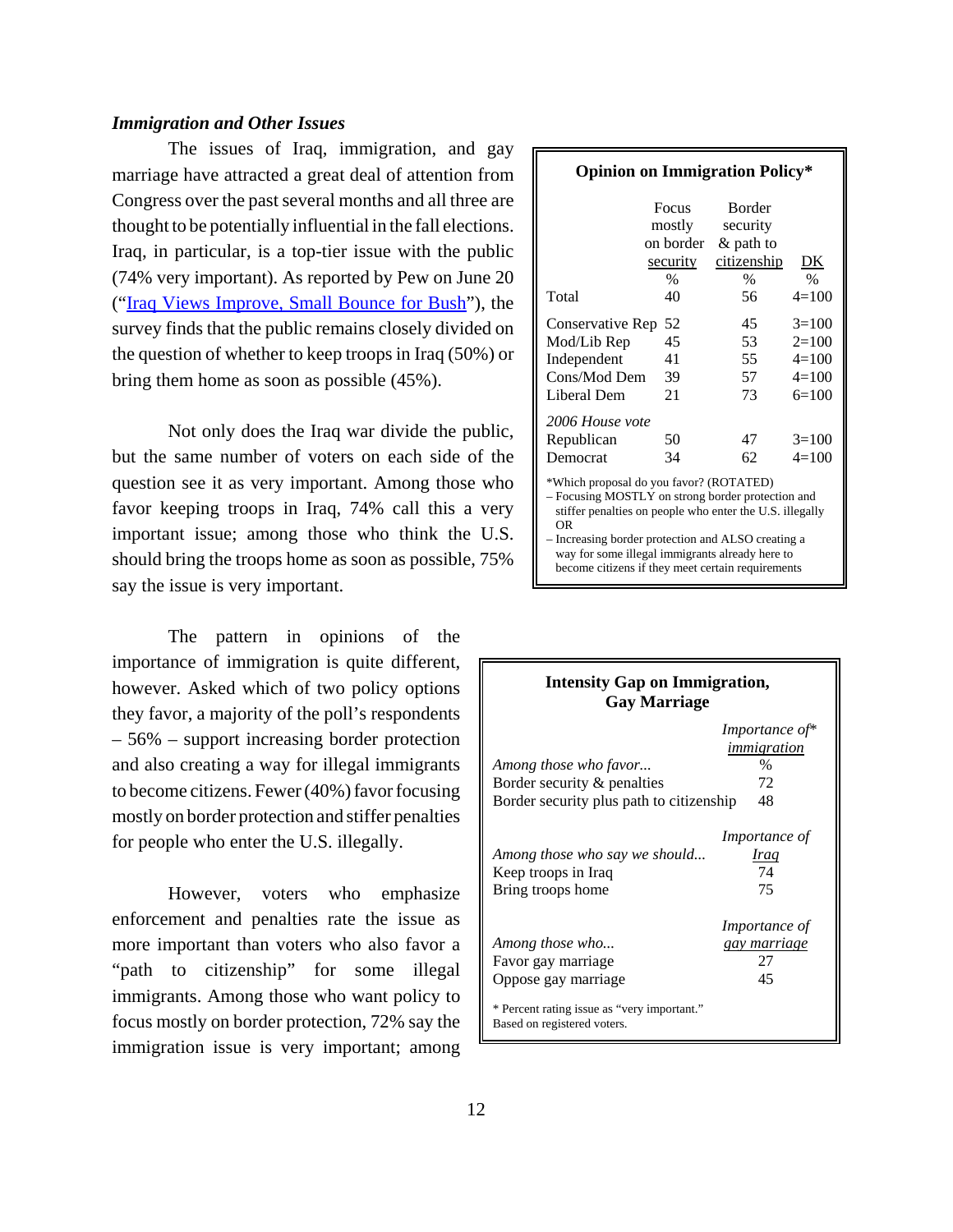voters who favor enforcement plus the creation of a way for some illegal immigrants to become citizens, just 48% say the issue is very important.

On gay marriage, another issue that has been the focus of congressional attention, there is also a difference in the priority placed on it by people on different sides of the question, with those opposing gay marriage assigning it greater importance. Nearly half of those who oppose gay marriage (45%) call it a very important issue. Supporters of gay marriage put even less priority on it, with just 27% saying it is very important.

Overall support for allowing gays and lesbians to marry legally has declined significantly since March. In the current poll, 33% favor gay marriage and 55% are opposed; four months ago, 39% were in favor and 51% opposed. Opponents of gay marriage were asked if they thought a constitutional amendment to ban gay marriage is a good or bad idea; of the total sample, 33% said it was a good idea and 19% said it was a bad idea.

| <b>Views on Gay Marriage</b> |      |      |      |               |      |      |
|------------------------------|------|------|------|---------------|------|------|
|                              | Mar  | July | Aug  | July          | Mar  | June |
| Allowing gays and les-2004   |      | 2004 | 2004 | 2005          | 2006 | 2006 |
| bians to marry legally       | $\%$ | $\%$ | $\%$ | $\frac{0}{0}$ | $\%$ | $\%$ |
| Favor                        | 32   | 32   | 29   | 36            | 39   | 33   |
| Oppose                       | 59   | 56   | 60   | 53            | 51   | 55   |
| Pro-amendment                | 36   | 31   | 35   | 29            |      | 33   |
| Against amendment            | 21   | 22   | 22   | 22            |      | 19   |
| Don't know                   | 9    | 12   | 11   | 11            | 10   | 12   |
|                              | 100  | 100  | 100  | 100           | 100  | 100  |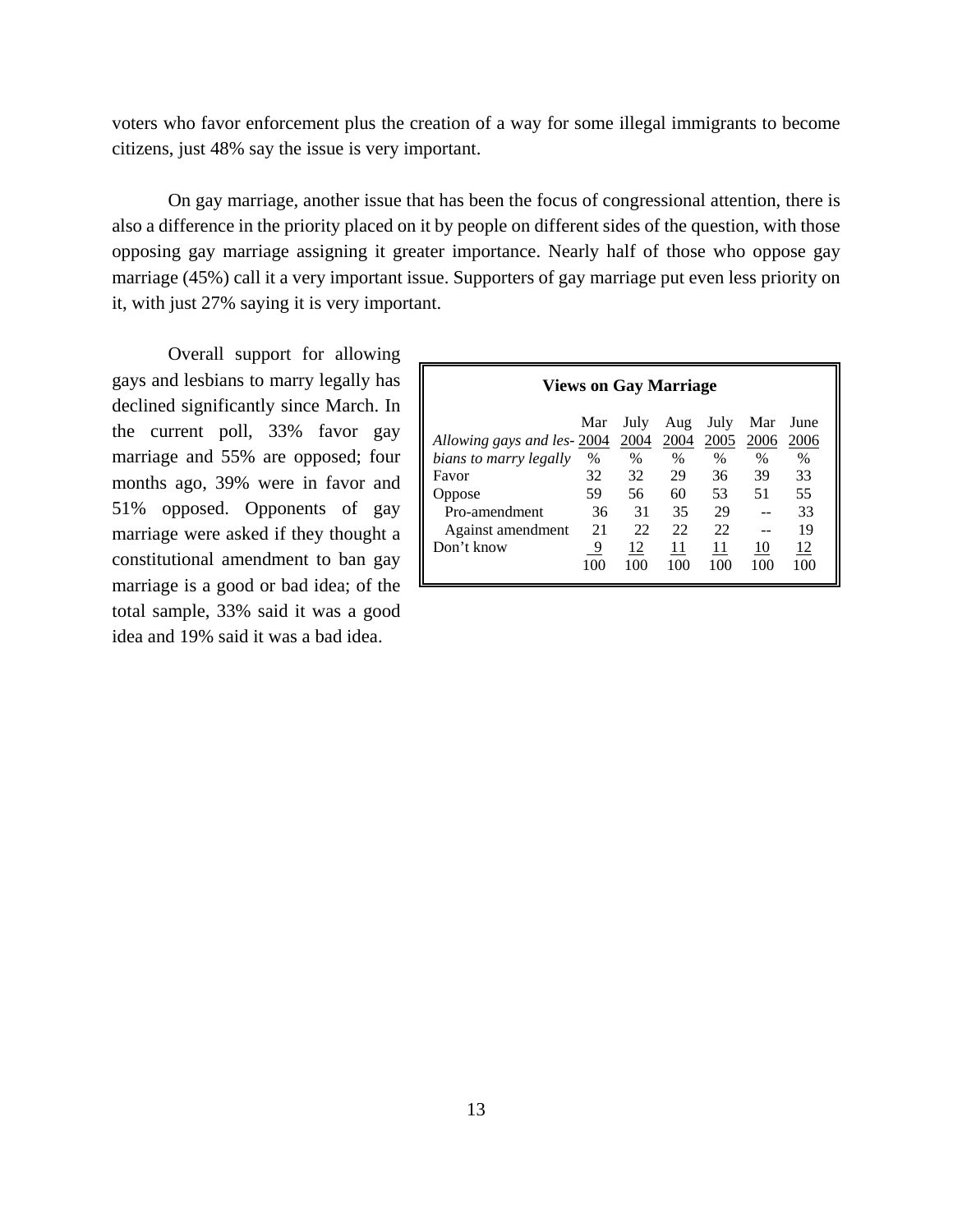# **2006 CONGRESSIONAL ELECTION, GENERIC CANDIDATE PREFERENCE**

|                      | Republican /                  | Democrat / | Other /   | Number   |
|----------------------|-------------------------------|------------|-----------|----------|
|                      | Lean Republican Lean Democrat |            | Undecided | of cases |
|                      | $\%$                          | $\%$       | $\%$      |          |
| <b>Total</b>         | 39                            | 51         | $10=100$  | (1,215)  |
| <b>Sex</b>           |                               |            |           |          |
| Male                 | 42                            | 47         | 11        | (589)    |
| Female               | 36                            | 55         | 9         | (626)    |
| Race                 |                               |            |           |          |
| White                | 43                            | 46         | 11        | (1024)   |
| Non-white            | 20                            | 73         | $\tau$    | (180)    |
| <b>Black</b>         | 5                             | 89         | 6         | (111)    |
| <b>Race and Sex</b>  |                               |            |           |          |
| White Men            | 46                            | 42         | 12        | (496)    |
| White Women          | 41                            | 50         | 9         | (528)    |
| Age                  |                               |            |           |          |
| Under 30             | 36                            | 56         | 8         | (128)    |
| 30-49                | 41                            | 50         | 9         | (395)    |
| 50-64                | 37                            | 51         | 12        | (366)    |
| $65+$                | 38                            | 52         | 10        | (311)    |
| <b>Sex and Age</b>   |                               |            |           |          |
| Men under 50         | 42                            | 47         | 11        | (262)    |
| Women under 50       | 37                            | 56         | 7         | (261)    |
| Men $50+$            | 41                            | 47         | 12        | (323)    |
| Women 50+            | 34                            | 56         | 10        | (354)    |
| <b>Education</b>     |                               |            |           |          |
| College Grad.        | 42                            | 50         | 8         | (462)    |
| Some College         | 41                            | 52         | $\tau$    | (304)    |
| H.S. Grad or less    | 35                            | 53         | 12        | (446)    |
| <b>Family Income</b> |                               |            |           |          |
| $$75,000+$           | 43                            | 48         | 9         | (331)    |
| \$50,000-\$74,999    | 45                            | 46         | 9         | (178)    |
| \$30,000-\$49,999    | 38                            | 53         | 9         | (244)    |
| \$20,000-\$29,999    | 36                            | 54         | 10        | (129)    |
| $<$ \$20,000         | 26                            | 64         | 10        | (178)    |

## **(Based on Registered Voters)**

Question: If the 2006 elections for U.S. Congress were being held TODAY, would you vote for the Republican Party's candidate or the Democratic Party's candidate for Congress in your district?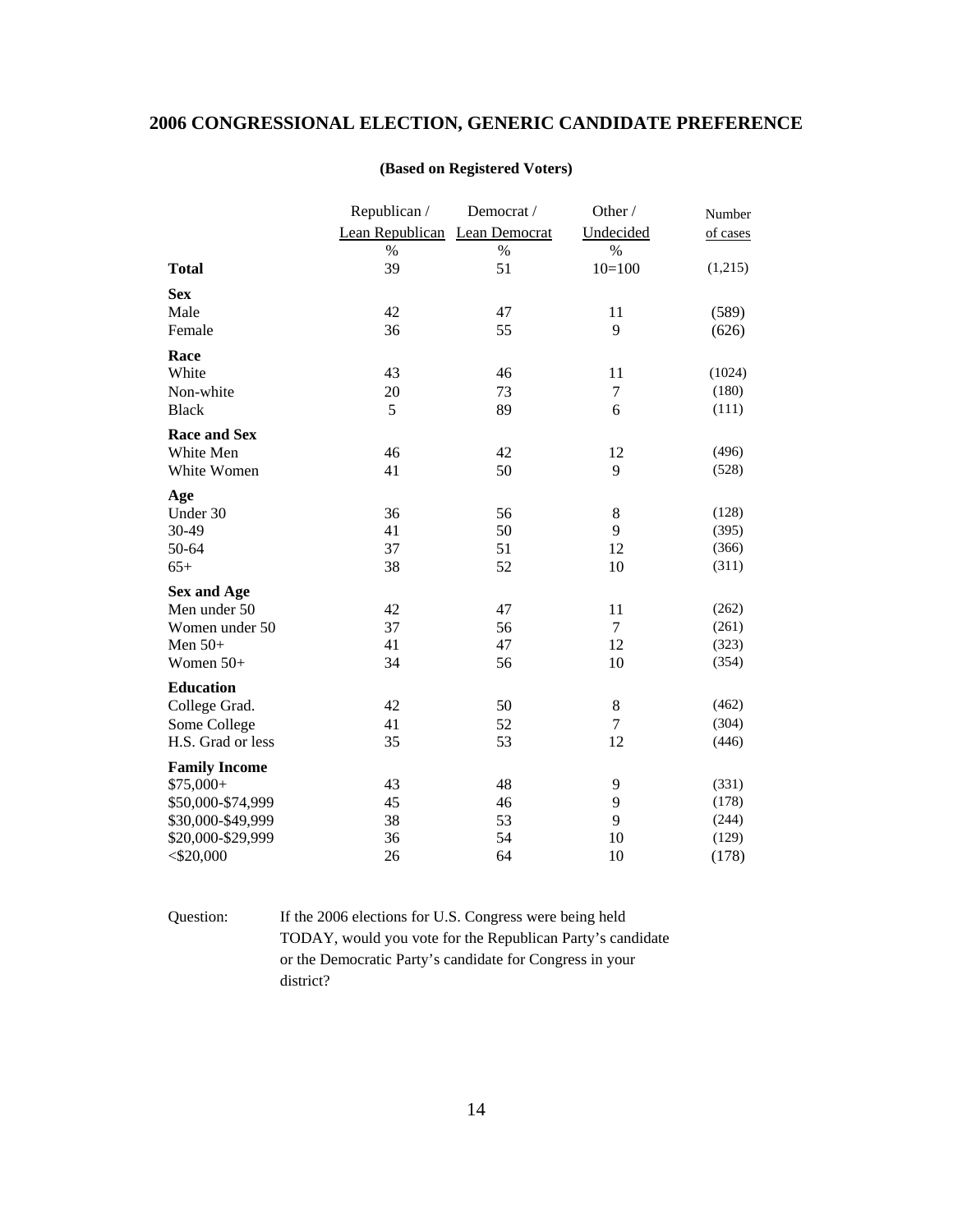|                              | Republican /                  | Democrat /     | Other /        | Number   |
|------------------------------|-------------------------------|----------------|----------------|----------|
|                              | Lean Republican Lean Democrat |                | Undecided      | of cases |
|                              | $\%$                          | $\%$           | $\%$           |          |
| <b>Total</b>                 | 39                            | 51             | $10=100$       | (1,215)  |
| <b>Region</b>                |                               |                |                |          |
| Northeast                    | 33                            | 55             | 12             | (219)    |
| Midwest                      | 40                            | 51             | 9              | (290)    |
| South                        | 43                            | 49             | 8              | (438)    |
| West                         | 36                            | 53             | 11             | (268)    |
| <b>Religious Affiliation</b> |                               |                |                |          |
| <b>Total Protestant</b>      | 43                            | 49             | 8              | (702)    |
| - White Evangelical          | 58                            | 35             | 7              | (289)    |
| - White Non-Evangelical      | 40                            | 49             | 11             | (297)    |
| - Black Protestant           | 5                             | 91             | $\overline{4}$ | (88)     |
| <b>Total Catholic</b>        | 41                            | 47             | 12             | (293)    |
| - White Non-Hispanic         | 43                            | 45             | 12             | (239)    |
| Secular                      | 20                            | 67             | 13             | (127)    |
| <b>Party ID</b>              |                               |                |                |          |
| Republican                   | 92                            | 5              | 3              | (385)    |
| Democrat                     | $\overline{2}$                | 96             | $\overline{2}$ | (421)    |
| Independent                  | 32                            | 47             | 21             | (354)    |
| <b>Party and Ideology</b>    |                               |                |                |          |
| Conservative Republican      | 94                            | $\overline{4}$ | $\mathfrak{2}$ | (271)    |
| Moderate/Liberal Rep.        | 86                            | 10             | $\overline{4}$ | (110)    |
| Conservative/Mod. Dem.       | 3                             | 94             | 3              | (257)    |
| Liberal Democrat             | $\mathbf{1}$                  | 98             | $\mathbf{1}$   | (144)    |
| <b>Presidential Approval</b> |                               |                |                |          |
| Approve                      | 81                            | 12             | 7              | (456)    |
| Disapprove                   | 11                            | 80             | 9              | (658)    |
| Use of Force in Iraq         |                               |                |                |          |
| <b>Right Decision</b>        | 66                            | 25             | 9              | (587)    |
| <b>Wrong Decision</b>        | 11                            | 80             | 9              | (558)    |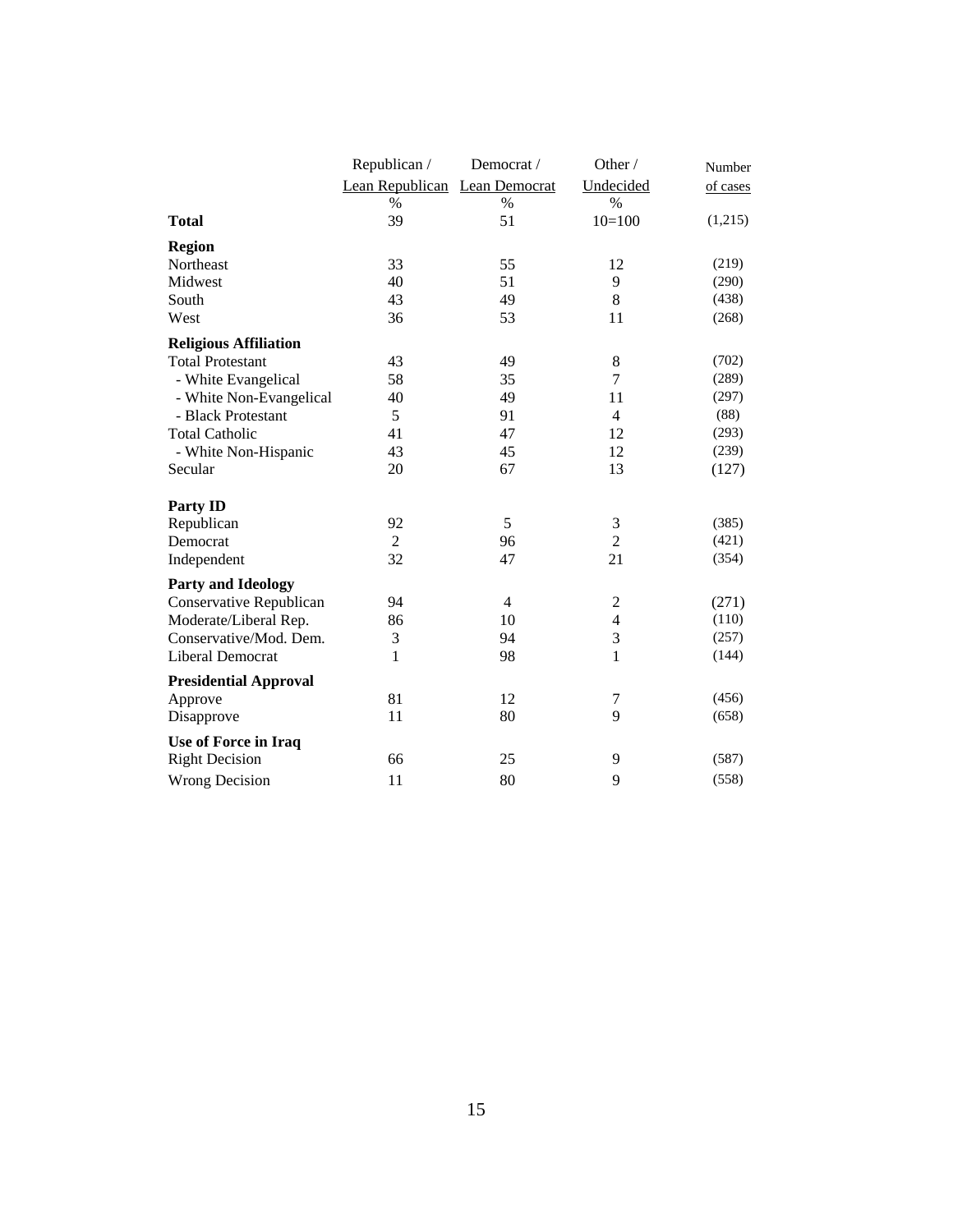# **MOST IMPORTANT ISSUES**

|                              |        |                          | Health | Social   |             | Percent saying the issue is very important to them personally.<br>Terrorism/ |        |        |
|------------------------------|--------|--------------------------|--------|----------|-------------|------------------------------------------------------------------------------|--------|--------|
|                              |        | <b>Education</b> Economy | care   | Security | <b>Iraq</b> | Security                                                                     | Taxes  | Jobs   |
|                              | $\%$   | $\%$                     | $\%$   | $\%$     |             | $\%$                                                                         | $\%$   | $\%$   |
| <b>Total</b>                 | 82     | 80                       | 79     | 75       | 74          | 74                                                                           | 68     | 66     |
| <b>Sex</b>                   |        |                          |        |          |             |                                                                              |        |        |
| Male                         | 79     | 80                       | 73     | 72       | 74          | 70                                                                           | 68     | 62     |
| Female                       | 85     | 79                       | 86     | 78       | 74          | 78                                                                           | 68     | 70     |
| Age                          |        |                          |        |          |             |                                                                              |        |        |
| Under 50                     | 84     | 81                       | 81     | 71       | 72          | 74                                                                           | 68     | 64     |
| $50+$                        | 79     | 79                       | 78     | 80       | 78          | 73                                                                           | 69     | 69     |
| <b>Education</b>             |        |                          |        |          |             |                                                                              |        |        |
| College grad.                | 80     | 78                       | 72     | 60       | 73          | 67                                                                           | 63     | 55     |
| Some college                 | 83     | 81                       | 77     | 75       | 74          | 69                                                                           | 63     | 65     |
| H.S. or less                 | 84     | 81                       | 86     | 86       | 76          | 81                                                                           | 75     | 74     |
| <b>Family Income</b>         |        |                          |        |          |             |                                                                              |        |        |
| $$75,000+$                   | 74     | 82                       | 70     | 61       | 67          | 65                                                                           | 65     | 52     |
| \$30,000-\$74,999            | 86     | 83                       | 81     | 77       | 79          | 80                                                                           | 74     | 71     |
| $<$ \$30,000                 | 84     | 72                       | 84     | 87       | 74          | 73                                                                           | 62     | 74     |
| <b>Party ID</b>              |        |                          |        |          |             |                                                                              |        |        |
| Republican                   | 75     | 80                       | 69     | 72       | 72          | 84                                                                           | 74     | 52     |
| Democrat                     | 86     | 80                       | 89     | 79       | 78          | 69                                                                           | 66     | 78     |
| Independent                  | 83     | 78                       | 79     | 71       | 72          | 72                                                                           | 63     | 63     |
| '06 Cong. Vote               |        |                          |        |          |             |                                                                              |        |        |
| Rep./Lean Rep.               | 76     | 80                       | 68     | 70       | 70          | 83                                                                           | 72     | 52     |
| Dem./Lean Dem.               | 87     | 81                       | 88     | 81       | 78          | 67                                                                           | 67     | 76     |
| <b>Religious Affiliation</b> |        |                          |        |          |             |                                                                              |        |        |
| <b>Total Protestant</b>      | 82     | 77                       | 78     | 75       | 74          | 76                                                                           | 66     | 66     |
| - White Evangelical          | 78     | 78                       | 79     | 76       | 75          | 80                                                                           | 68     | 66     |
| - White Mainline             | 82     | 78                       | 72     | 70       | 71          | 71                                                                           | 59     | 62     |
| <b>Total Catholic</b>        | 82     | 84                       | 84     | 82       | 76          | 76                                                                           | 79     | 69     |
| - White Non-Hispanic         | 82     | 84                       | 87     | 81       | 79          | 77                                                                           | 78     | 64     |
| <b>Religious Attendance</b>  |        |                          |        |          |             |                                                                              |        |        |
| Weekly or more               | 85     | 80                       | 80     | 78       | 77          | 81                                                                           | 68     | 70     |
| Monthly or yearly            | 86     | 82                       | 78     | 74       | 73          | 72                                                                           | 72     | 64     |
| Less often or never          | 73     | 76                       | 79     | 72       | 72          | 65                                                                           | 64     | 62     |
| Survey form - see third      | Form 1 | Total                    | Form 2 | Form 2   | Form $1.2$  | Form 1                                                                       | Form 2 | Form 1 |

*Percent saying the issue is "very important" to them personally*\*

page for sample size

\* Based on registered voters.

Figures in **BOLD** are significantly higher than the lowest figure in the demographic grouping. For religious affiliation, "Total Protestant" is compared only with "Total Catholic" and the three sub-groups are compared only with each other.

Question: As I name some issues that are in the news these days, please tell me how important the issue is to you personally. First, is **[INSERT ITEM, RANDOMIZE]** an issue that is very important, somewhat important, not too important, or not at all important to you?

*Continued on next page...*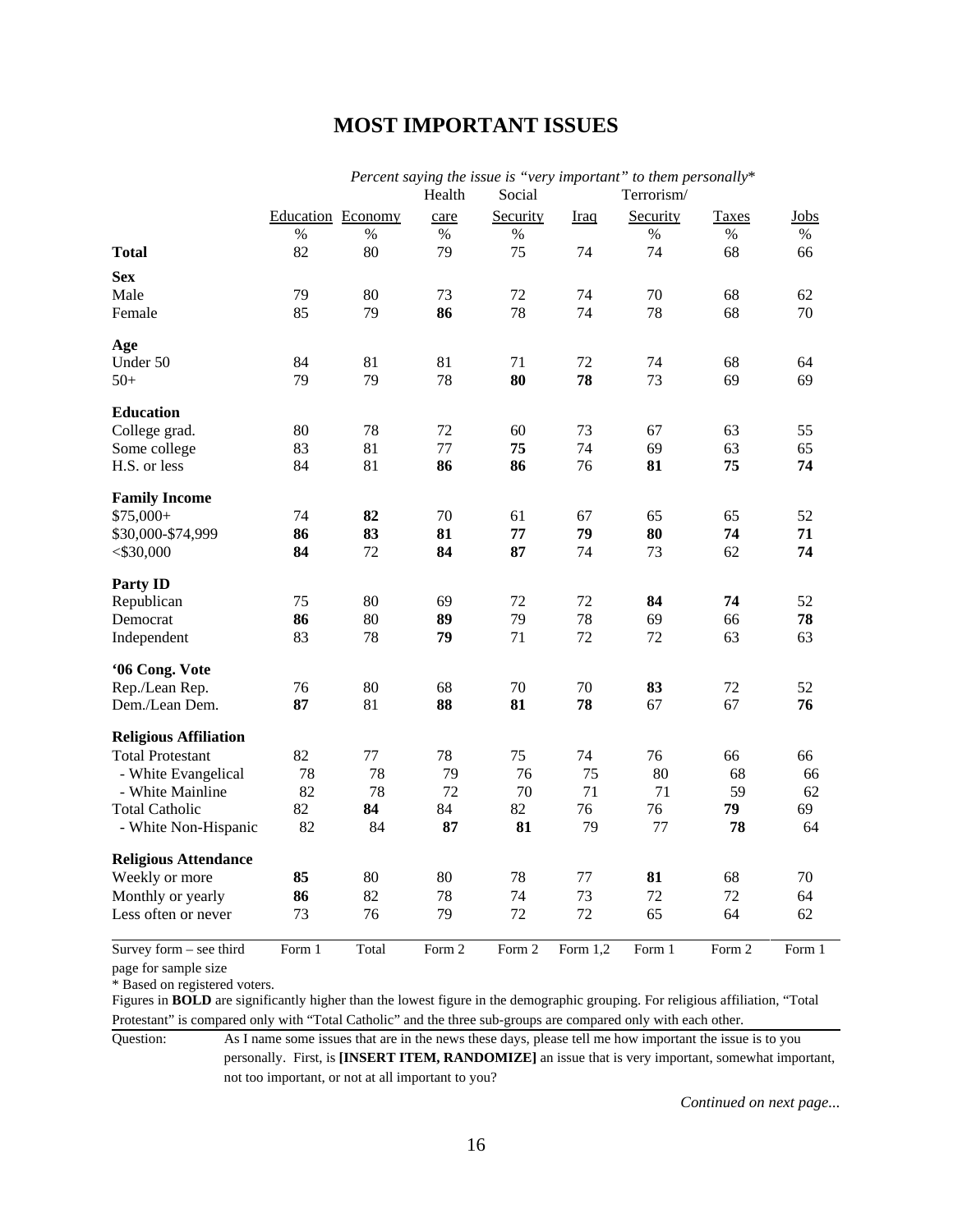# **MOST IMPORTANT ISSUES (continued)**

|                              |        |         | Percent saying the issue is "very important" to them personally* |        |                  |         |              |             |
|------------------------------|--------|---------|------------------------------------------------------------------|--------|------------------|---------|--------------|-------------|
|                              | Energy | Immi-   | <b>Budget</b>                                                    |        | Environ. Minimum | Flag    | Gov't        | Inheritance |
|                              | Policy | gration | deficit                                                          | policy | wage             | burning | surveillance | <u>tax</u>  |
|                              | $\%$   | $\%$    | $\%$                                                             | $\%$   |                  | $\%$    | $\%$         | $\%$        |
| <b>Total</b>                 | 64     | 58      | 56                                                               | 52     | 52               | 49      | 44           | 44          |
| <b>Sex</b>                   |        |         |                                                                  |        |                  |         |              |             |
| Male                         | 65     | 58      | 50                                                               | 52     | 44               | 48      | 46           | 45          |
| Female                       | 62     | 57      | 61                                                               | 53     | 59               | 49      | 42           | 42          |
|                              |        |         |                                                                  |        |                  |         |              |             |
| Age                          |        |         |                                                                  |        |                  |         |              |             |
| Under 50                     | 60     | 55      | 50                                                               | 49     | 56               | 44      | 42           | 38          |
| $50+$                        | 67     | 60      | 62                                                               | 58     | 48               | 53      | 47           | 50          |
|                              |        |         |                                                                  |        |                  |         |              |             |
| <b>Education</b>             |        |         |                                                                  |        |                  |         |              |             |
| College grad.                | 63     | 49      | 52                                                               | 48     | 33               | 28      | 39           | 34          |
| Some college                 | 66     | 60      | 52                                                               | 55     | 48               | 43      | 49           | 40          |
| H.S. or less                 | 64     | 63      | 61                                                               | 54     | 68               | 67      | 45           | 53          |
| <b>Family Income</b>         |        |         |                                                                  |        |                  |         |              |             |
| $$75,000+$                   | 62     | 50      | 51                                                               | 45     | 32               | 35      | 37           | 37          |
| \$30,000-\$74,999            | 64     | 61      | 56                                                               | 53     | 53               | 53      | 49           | 46          |
| $<$ \$30,000                 | 62     | 58      | 59                                                               | 58     | 70               | 55      | 42           | 49          |
|                              |        |         |                                                                  |        |                  |         |              |             |
| <b>Party ID</b>              |        |         |                                                                  |        |                  |         |              |             |
| Republican                   | 56     | 64      | 47                                                               | 30     | 36               | 60      | 33           | 54          |
| Democrat                     | 66     | 52      | 62                                                               | 64     | 67               | 44      | 52           | 37          |
| Independent                  | 67     | 57      | 55                                                               | 58     | 48               | 44      | 47           | 45          |
| '06 Cong. Vote               |        |         |                                                                  |        |                  |         |              |             |
| Rep./Lean Rep.               | 57     | 64      | 48                                                               | 33     | 38               | 56      | 33           | 51          |
| Dem./Lean Dem.               | 70     | 52      | 63                                                               | 65     | 64               | 43      | 55           | 38          |
|                              |        |         |                                                                  |        |                  |         |              |             |
| <b>Religious Affiliation</b> |        |         |                                                                  |        |                  |         |              |             |
| <b>Total Protestant</b>      | 64     | 58      | 55                                                               | 48     | 51               | 53      | 45           | 46          |
| - White Evangelical          | 56     | 60      | 55                                                               | 42     | 50               | 64      | 38           | 47          |
| - White Mainline             | 67     | 58      | 50                                                               | 53     | 36               | 43      | 45           | 42          |
| <b>Total Catholic</b>        | 67     | 61      | 51                                                               | 51     | 51               | 56      | 46           | 45          |
| - White Non-Hispanic         | 66     | 60      | 54                                                               | 48     | 44               | 58      | 37           | 49          |
| <b>Religious Attendance</b>  |        |         |                                                                  |        |                  |         |              |             |
| Weekly or more               | 60     | 60      | 56                                                               | 51     | 51               | 57      | 46           | 46          |
| Monthly or yearly            | 70     | 58      | 55                                                               | 50     | 49               | 45      | 46           | 41          |
| Less often or never          | 63     | 54      | 57                                                               | 59     | 57               | 41      | 39           | 44          |
| Survey form - see third      | Form 2 | Total   | Form 1                                                           | Form 1 | Form 2           | Form 1  | Form 2       | Form 1      |
| page for sample size         |        |         |                                                                  |        |                  |         |              |             |

Figures in **BOLD** are significantly higher than the lowest figure in the demographic grouping. For religious affiliation, "Total Protestant" is compared only with "Total Catholic" and the three sub-groups are compared only with each other.

\* Based on registered voters.

*Continued on next page...*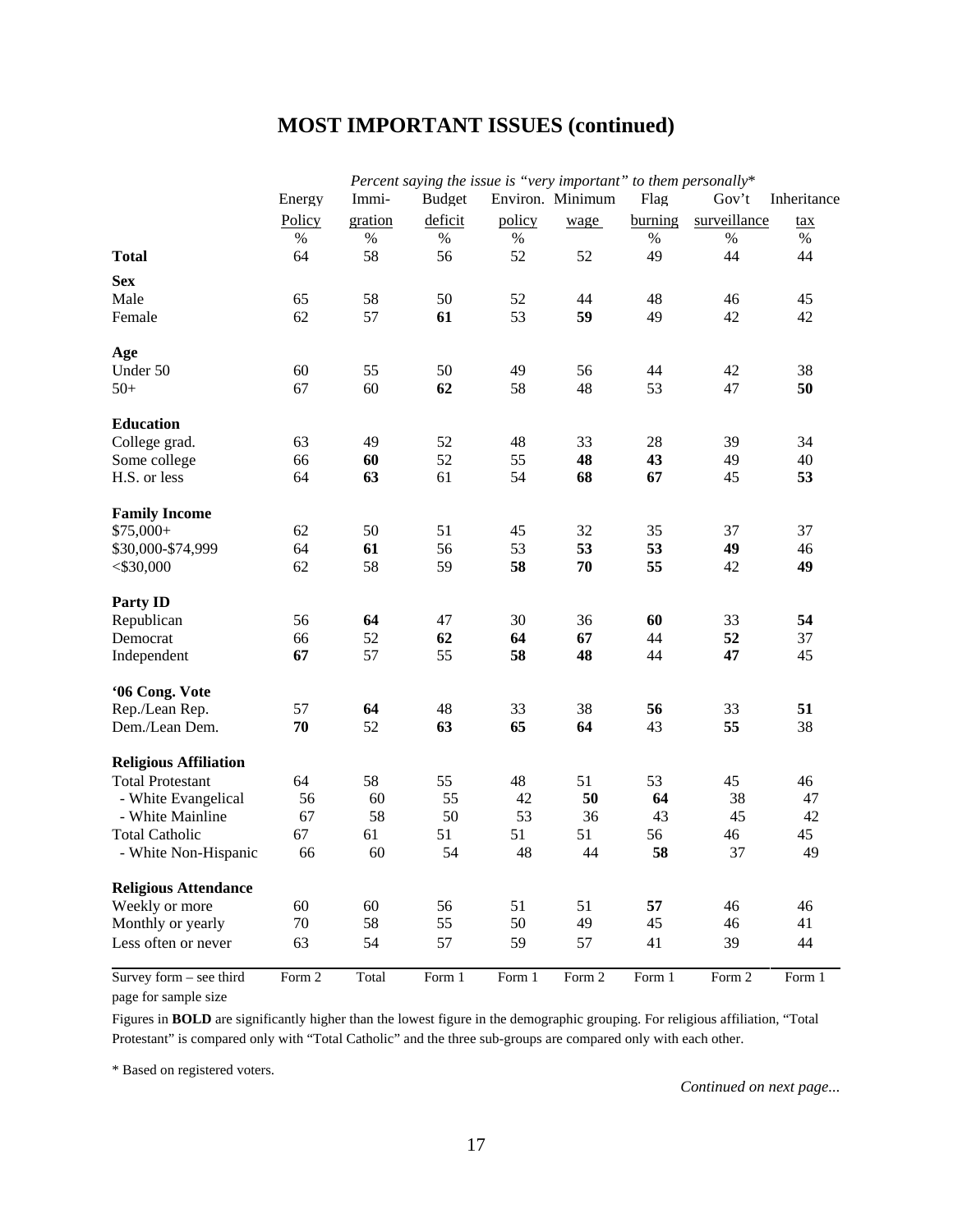# **MOST IMPORTANT ISSUES (continued)**

|                              |          | Percent saying the issue is |                                      |       |                     |        |
|------------------------------|----------|-----------------------------|--------------------------------------|-------|---------------------|--------|
|                              |          |                             | "very important" to them personally* |       | <b>Sample Size</b>  |        |
|                              |          | Global                      | Gay                                  |       | for issues asked on |        |
|                              | Abortion | warming                     | marriage                             | Total | Form 1              | Form 2 |
|                              | $\%$     | $\%$                        | $\%$                                 | 1,215 | 588                 | 627    |
| <b>Total</b>                 | 44       | 44                          | 34                                   |       |                     |        |
| <b>Sex</b>                   |          |                             |                                      | 589   | 283                 | 306    |
| Male                         | 38       | 41                          | 33                                   | 626   | 305                 | 321    |
| Female                       | 48       | 46                          | 34                                   |       |                     |        |
| Age                          |          |                             |                                      |       |                     |        |
| Under 50                     | 43       | 45                          | 35                                   | 523   | 255                 | 268    |
| $50+$                        | 44       | 42                          | 32                                   | 677   | 323                 | 354    |
| <b>Education</b>             |          |                             |                                      |       |                     |        |
| College grad.                | 32       | 44                          | 29                                   | 462   | 229                 | 233    |
| Some college                 | 52       | 40                          | 37                                   | 304   | 142                 | 162    |
| H.S. or less                 | 47       | 45                          | 35                                   | 446   | 217                 | 229    |
| <b>Family Income</b>         |          |                             |                                      |       |                     |        |
| $$75,000+$                   | 35       | 39                          | 32                                   | 331   | 163                 | 168    |
| \$30,000-\$74,999            | 45       | 44                          | 35                                   | 422   | 199                 | 223    |
| $<$ \$30,000                 | 48       | 46                          | 32                                   | 307   | 156                 | 151    |
| <b>Party ID</b>              |          |                             |                                      |       |                     |        |
| Republican                   | 50       | 23                          | 43                                   | 385   | 171                 | 214    |
| Democrat                     | 39       | 56                          | 31                                   | 421   | 223                 | 198    |
| Independent                  | 41       | 49                          | 28                                   | 354   | 168                 | 186    |
| '06 Cong. Vote               |          |                             |                                      |       |                     |        |
| Rep./Lean Rep.               | 50       | 26                          | 41                                   | 487   | 218                 | 269    |
| Dem./Lean Dem.               | 40       | 56                          | 30                                   | 606   | 306                 | 300    |
| <b>Religious Affiliation</b> |          |                             |                                      |       |                     |        |
| <b>Total Protestant</b>      | 47       | 37                          | 38                                   | 702   | 334                 | 368    |
| - White Evangelical          | 67       | 30                          | 50                                   | 289   | 140                 | 149    |
| - White Mainline             | 27       | 40                          | 25                                   | 297   | 143                 | 154    |
| <b>Total Catholic</b>        | 39       | 50                          | 29                                   | 293   | 137                 | 156    |
| - White Non-Hispanic         | 42       | 44                          | 31                                   | 239   | 110                 | 129    |
| <b>Religious Attendance</b>  |          |                             |                                      |       |                     |        |
| Weekly or more               | 56       | 39                          | 45                                   | 526   | 239                 | 287    |
| Monthly or yearly            | 29       | 45                          | 25                                   | 383   | 193                 | 190    |
| Less often or never          | 42       | 49                          | 27                                   | 295   | 152                 | 143    |
| Survey form                  | Form 2   | Total                       | Total                                |       |                     |        |

Figures in **BOLD** are significantly higher than the lowest figure in the demographic grouping. For religious affiliation, "Total Protestant" is compared only with "Total Catholic" and the three sub-groups are compared only with each other.

\* Based on registered voters.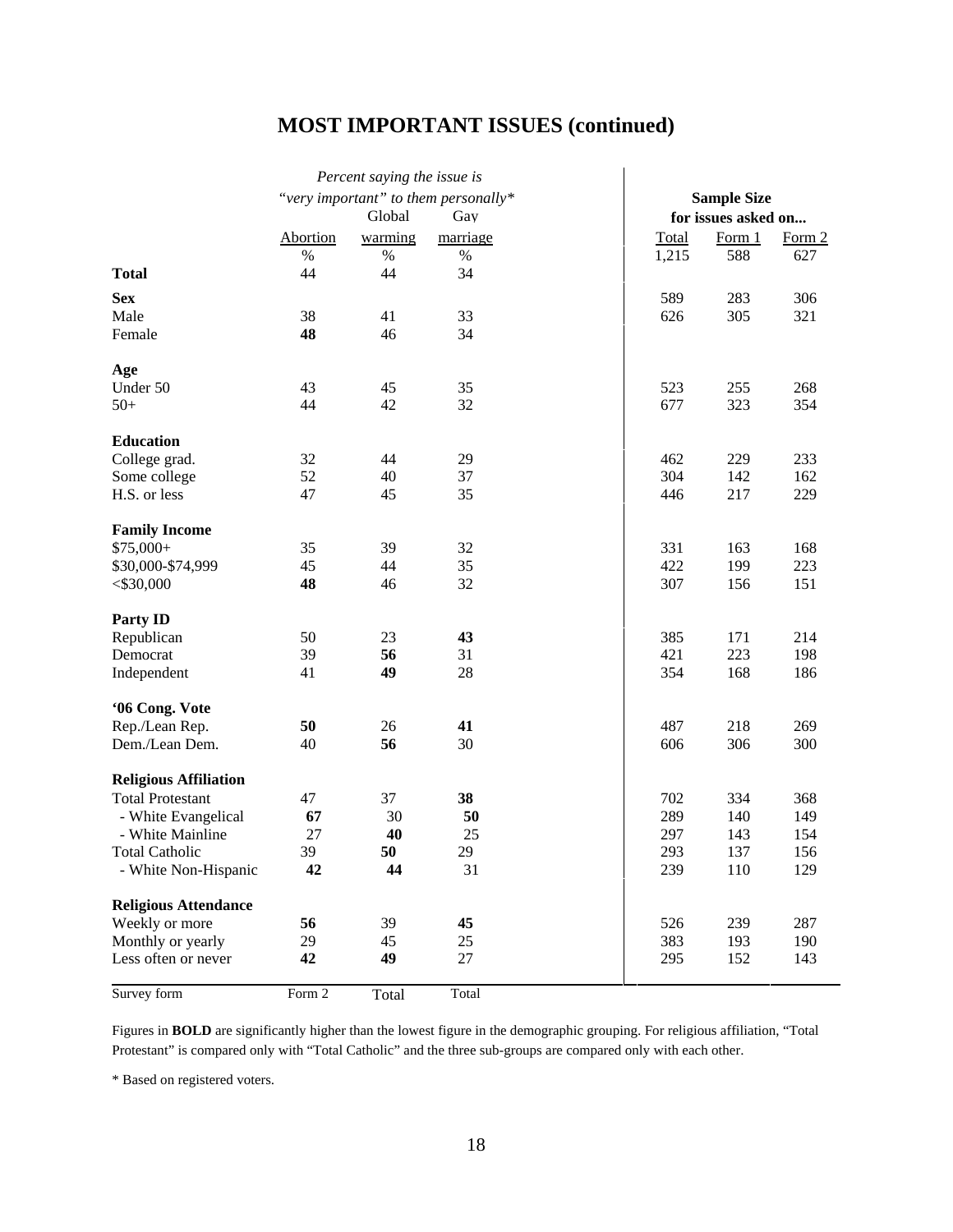#### **ABOUT THIS SURVEY**

Results for this survey are based on telephone interviews conducted under the direction of Princeton Survey Research Associates International among a nationwide sample of 1,501 adults, 18 years of age or older, from June 14-19, 2006. For results based on the total sample, one can say with 95% confidence that the error attributable to sampling is plus or minus 3 percentage points. For results based on form  $1 (N=749)$  and form  $2 (N=752)$  the sampling error is plus or minus 4 percentage points.

In addition to sampling error, one should bear in mind that question wording and practical difficulties in conducting surveys can introduce error or bias into the findings of opinion polls.

#### **ABOUT THE CENTER**

The Pew Research Center for the People  $\&$  the Press is an independent opinion research group that studies attitudes toward the press, politics and public policy issues. We are sponsored by The Pew Charitable Trusts and are one of six projects that make up the Pew Research Center, a nonpartisan "fact tank" that provides information on the issues, attitudes and trends shaping America and the world.

The Center's purpose is to serve as a forum for ideas on the media and public policy through public opinion research. In this role it serves as an important information resource for political leaders, journalists, scholars, and public interest organizations. All of our current survey results are made available free of charge.

All of the Center's research and reports are collaborative products based on the input and analysis of the entire Center staff consisting of:

Andrew Kohut, Director Jodie Allen, Senior Editor Scott Keeter, Director of Survey Research Carroll Doherty and Michael Dimock, Associate Directors Carolyn Funk and Richard Wike, Senior Project Directors Nilanthi Samaranayake, Survey and Data Manager Peyton Craighill, Courtney Kennedy, April Rapp and Juliana Horowitz Research Associates Rob Suls and Kate DeLuca, Research Analysts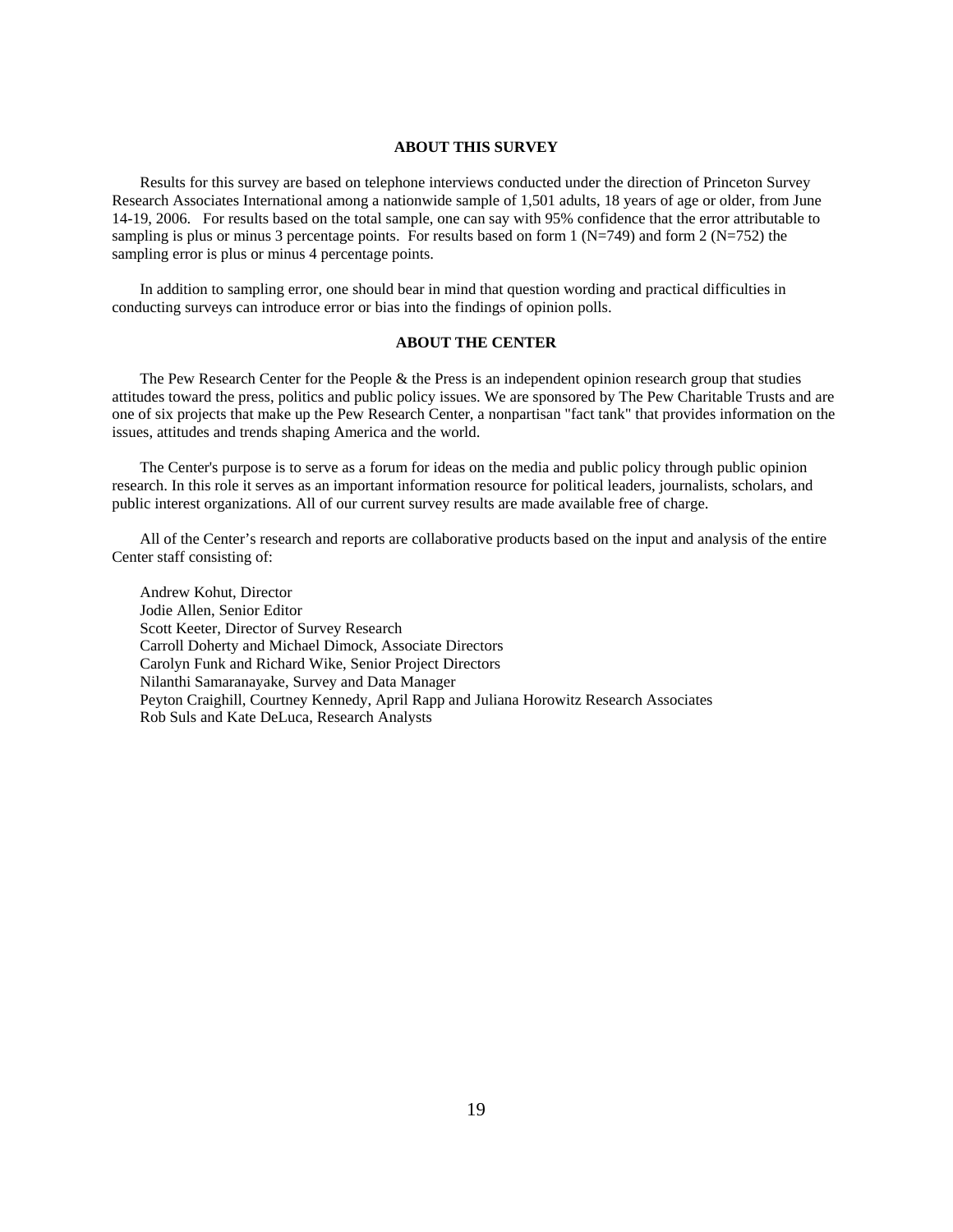#### **PEW RESEARCH CENTER FOR THE PEOPLE & THE PRESS JUNE 2006 NEWS INTEREST/BELIEVABILITY FINAL TOPLINE June 14 - 19, 2006 N=1,501**

# **ROTATE Q.3 AND Q.4**

#### Q.3 Do you approve or disapprove of the job the Republican leaders in Congress are doing? **[IF DK ENTER AS DK. IF DEPENDS PROBE ONCE WITH:** Overall do you approve or disapprove of the job the Republican leaders in Congress are doing? **IF STILL DEPENDS ENTER AS DK]**

|                       |                | Dis-    | Don't      |                 |                | Dis-    | Don't      |
|-----------------------|----------------|---------|------------|-----------------|----------------|---------|------------|
|                       | <u>Approve</u> | approve | know       |                 | <u>Approve</u> | approve | know       |
| June, 2006            | 30             | 53      | $17=100$   | January, 1998   | 43             | 41      | $16=100$   |
| March, 2006           | 32             | 50      | $18=100$   | November, 1997  | 41             | 43      | $16=100$   |
| January, 2006         | 33             | 52      | $15=100$   | August, 1997    | 42             | 44      | $14 = 100$ |
| Early November, 2005  | 33             | 50      | $17=100$   | June, 1997      | 33             | 50      | $17=100$   |
| Early October, 2005   | 32             | 52      | $16=100$   | May, 1997       | 40             | 44      | $16=100$   |
| Mid-September, 2005   | 36             | 49      | $15=100$   | April, 1997     | 40             | 44      | $16=100$   |
| Mid-May, 2005         | 35             | 50      | $15=100$   | February, 1997  | 44             | 42      | $14=100$   |
| Mid-March, 2005       | 39             | 44      | $17=100$   | January, 1997   | 38             | 47      | $15=100$   |
| Early February, 2004  | 41             | 42      | $17=100$   | November, 1996  | 40             | 43      | $17 = 100$ |
| January, 2003         | 48             | 37      | $15=100$   | July, 1996      | 38             | 48      | $14=100$   |
| June, 2002            | 50             | 34      | $16=100$   | June, 1996      | 36             | 50      | $14=100$   |
| May, 2002             | 49             | 34      | $17=100$   | April, 1996     | 39             | 46      | $15=100$   |
| February, 2002        | 56             | 24      | $20=100$   | March, 1996     | 35             | 51      | $14=100$   |
| Early September, 2001 | 43             | 39      | $18=100$   | February, 1996  | 33             | 53      | $14=100$   |
| June, 2001            | 40             | 40      | $20=100$   | January, 1996   | 36             | 54      | $10=100$   |
| May, 2001             | 45             | 36      | $19=100$   | October, 1995   | 36             | 51      | $13=100$   |
| April, 2001           | 45             | 30      | $25=100$   | September, 1995 | 36             | 50      | $14=100$   |
| January, 2001         | 43             | 36      | $21 = 100$ | August, 1995    | 38             | 45      | $17=100$   |
| July, 2000            | 36             | 46      | $18=100$   | June, 1995      | 41             | 45      | $14=100$   |
| May, 2000             | 40             | 42      | $18=100$   | April, 1995     | 44             | 43      | $13=100$   |
| <b>March</b> , 2000   | 38             | 43      | $19=100$   | March, 1995     | 43             | 39      | $18=100$   |
| February, 2000        | 40             | 43      | $17=100$   | December, 1994  | 52             | 28      | $20=100$   |
| January, 2000         | 39             | 41      | $20=100$   |                 |                |         |            |
| December, 1999        | 38             | 42      | $20=100$   |                 |                |         |            |
| October, 1999         | 34             | 50      | $16=100$   |                 |                |         |            |
| Late September, 1999  | 34             | 46      | $20=100$   |                 |                |         |            |
| August, 1999          | 40             | 44      | $16=100$   |                 |                |         |            |
| July, 1999            | 36             | 45      | $19=100$   |                 |                |         |            |
| June, 1999            | 37             | 46      | $17=100$   |                 |                |         |            |
| May, 1999             | 38             | 44      | $18=100$   |                 |                |         |            |
| March, 1999           | 38             | 47      | $15=100$   |                 |                |         |            |
| February, 1999        | 37             | 51      | $12=100$   |                 |                |         |            |
| January, 1999         | 38             | 50      | $12=100$   |                 |                |         |            |
| Early December, 1998  | 38             | 49      | $13=100$   |                 |                |         |            |
| November, 1998        | 41             | 48      | $11 = 100$ |                 |                |         |            |
| Early September, 1998 | 44             | 37      | $19=100$   |                 |                |         |            |
| Early August, 1998    | 43             | 37      | $20=100$   |                 |                |         |            |
| June, 1998            | 42             | 38      | $20=100$   |                 |                |         |            |
| May, 1998             | 40             | 41      | $19=100$   |                 |                |         |            |
| April, 1998           | 41             | 40      | $19=100$   |                 |                |         |            |
| March, 1998           | 43             | 39      | $18=100$   |                 |                |         |            |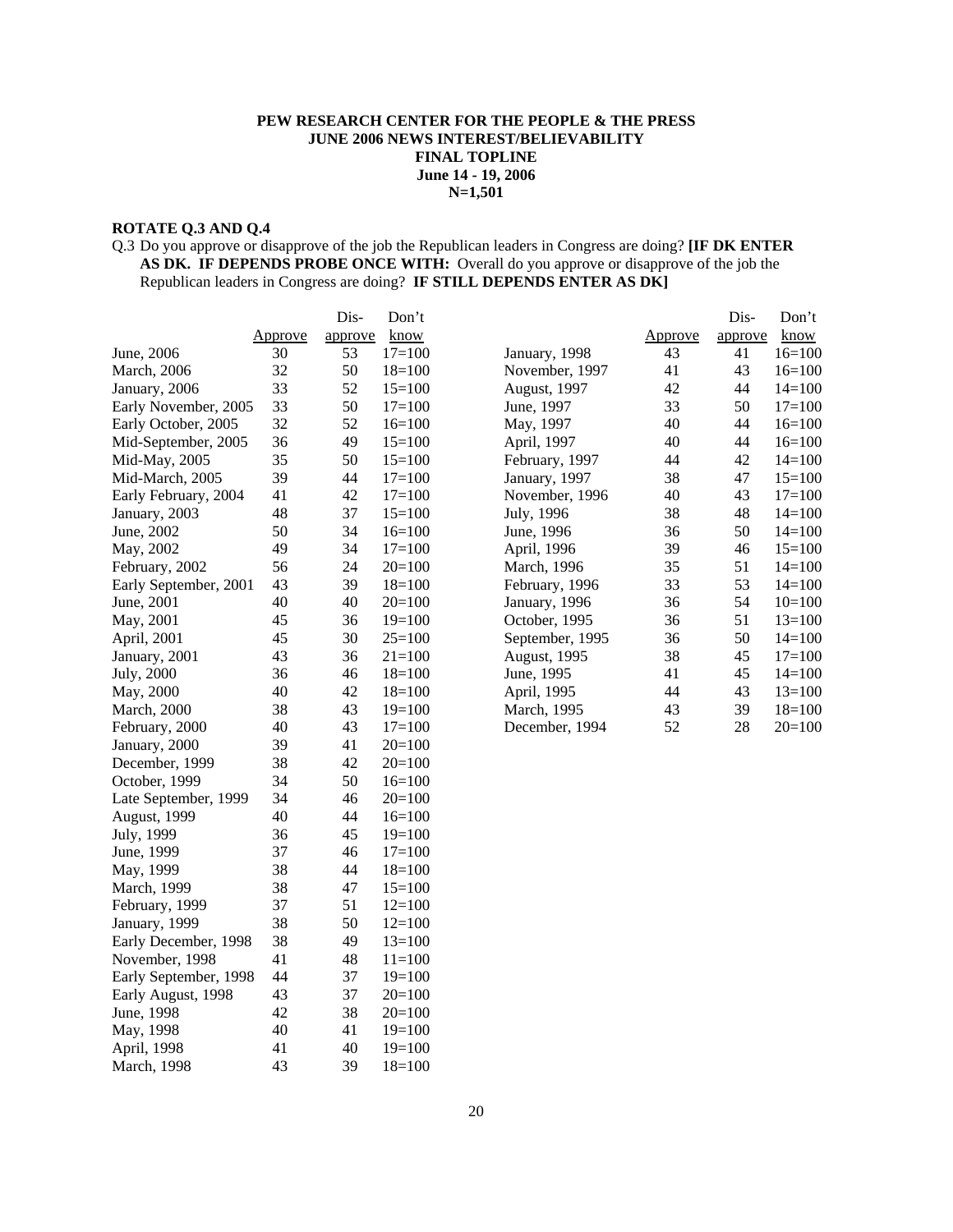Q.4 Do you approve or disapprove of the job the Democratic leaders in Congress are doing? **[IF DK ENTER AS DK. IF DEPENDS PROBE ONCE WITH:** Overall do you approve or disapprove of the job the Democratic leaders in Congress are doing? **IF STILL DEPENDS ENTER AS DK]**

|                       | Approve | Disapprove | Don't know |
|-----------------------|---------|------------|------------|
| June, 2006            | 32      | 50         | $18=100$   |
| March, 2006           | 34      | 46         | $20=100$   |
| January, 2006         | 34      | 48         | $18=100$   |
| Early November, 2005  | 36      | 44         | $20=100$   |
| Early October, 2005   | 32      | 48         | $20=100$   |
| Mid-September, 2005   | 36      | 45         | $19=100$   |
| Mid-May, 2005         | 39      | 41         | $20=100$   |
| Mid-March, 2005       | 37      | 44         | $19=100$   |
| Early February, 2004  | 38      | 42         | $20=100$   |
| June, 2002            | 47      | 36         | $17=100$   |
| May, 2002             | 42      | 37         | $21 = 100$ |
| February, 2002        | 49      | 30         | $21 = 100$ |
| Early September, 2001 | 49      | 30         | $21 = 100$ |
| June, 2001            | 50      | 28         | $22 = 100$ |

On a different subject…

Q.10 If the 2006 elections for U.S. Congress were being held TODAY, would you vote for the Republican Party's candidate or the Democratic Party's candidate for Congress in your district?

## **IF ANSWERED '3' OTHER OR '9' DON'T KNOW IN Q.10, ASK:**

Q.10a As of TODAY, do you LEAN more to the Republican or the Democrat?

#### **BASED ON REGISTERED VOTERS [N=1,215]:**

|                       | Rep/     | Dem/     | Other/     |                       | Rep/ | Dem/                                        | Other/     |
|-----------------------|----------|----------|------------|-----------------------|------|---------------------------------------------|------------|
|                       | Lean Rep | Lean Dem | Undecided  |                       |      | Lean Rep Lean Dem                           | Undecided  |
| June, 2006            | 39       | 51       | $10=100$   | June, 1998            | 44   | 46                                          | $10=100$   |
| April, 2006           | 41       | 51       | $8=100$    | March, 1998           | 40   | 52                                          | $8=100$    |
| February, 2006        | 41       | 50       | $9=100$    | February, 1998        | 41   | 50                                          | $9=100$    |
| Mid-September, 2005   | 40       | 52       | $8=100$    | January, 1998         | 41   | 51                                          | $8=100$    |
| 2004 Election         |          |          |            | August, 1997          | 45   | 48                                          | $7=100$    |
| June, 2004            | 41       | 48       | $11=100$   | 1996 Election         |      |                                             |            |
| 2002 Election         |          |          |            | November, $19961$     | 44   | 48                                          | $8=100$    |
| Early November, 2002  | 42       | 46       | $12 = 100$ | October, 1996         | 42   | 49                                          | $9=100$    |
| Early October, 2002   | 44       | 46       | $10=100$   | Late September, 1996  | 43   | 49                                          | $8=100$    |
| Early September, 2002 | 44       | 46       | $10=100$   | Early September, 1996 | 43   | 51                                          | $6=100$    |
| June, 2002            | 44       | 46       | $10=100$   | July, 1996            | 46   | 47                                          | $7 = 100$  |
| February, 2002        | 46       | 45       | $9=100$    | June, 1996            | 44   | 50                                          | $6=100$    |
| Early November, 2001  | 44       | 44       | $12 = 100$ | March, 1996           | 44   | 49                                          | $7=100$    |
| 2000 Election         |          |          |            | January, 1996         | 46   | 47                                          | $7=100$    |
| Early November, 2000  | 42       | 48       | $10=100$   | October, 1995         | 48   | 48                                          | $4=100$    |
| Early October, 2000   | 43       | 47       | $10=100$   | <b>August, 1995</b>   | 50   | 43                                          | $7=100$    |
| July, 2000            | 43       | 47       | $10=100$   | 1994 Election         |      |                                             |            |
| February, 2000        | 44       | 47       | $9=100$    | November, 1994        | 45   | 43                                          | $12 = 100$ |
| October, 1999         | 43       | 49       | $8=100$    | Late October, 1994    | 47   | 44                                          | $9=100$    |
| June, 1999            | 40       | 50       | $10=100$   | Early October, 1994   | 52   | 40                                          | $8=100$    |
| <b>1998 Election</b>  |          |          |            | September, 1994       | 48   | 46                                          | $6=100$    |
| Late October, 1998    | 40       | 47       | $13=100$   | July, 1994            | 45   | 47                                          | $8=100$    |
| Early October, 1998   | 43       | 44       | $13 = 100$ |                       |      |                                             |            |
| Early September, 1998 | 45       | 46       | $9=100$    |                       |      |                                             |            |
| Late August, 1998     | 44       | 45       | $11 = 100$ |                       |      |                                             |            |
| Early August, 1998    | 42       | 49       | $9=100$    | $\mathbf{1}$          |      | November 1996 trend based on likely voters. |            |

<sup>1</sup> November 1996 trend based on likely voters.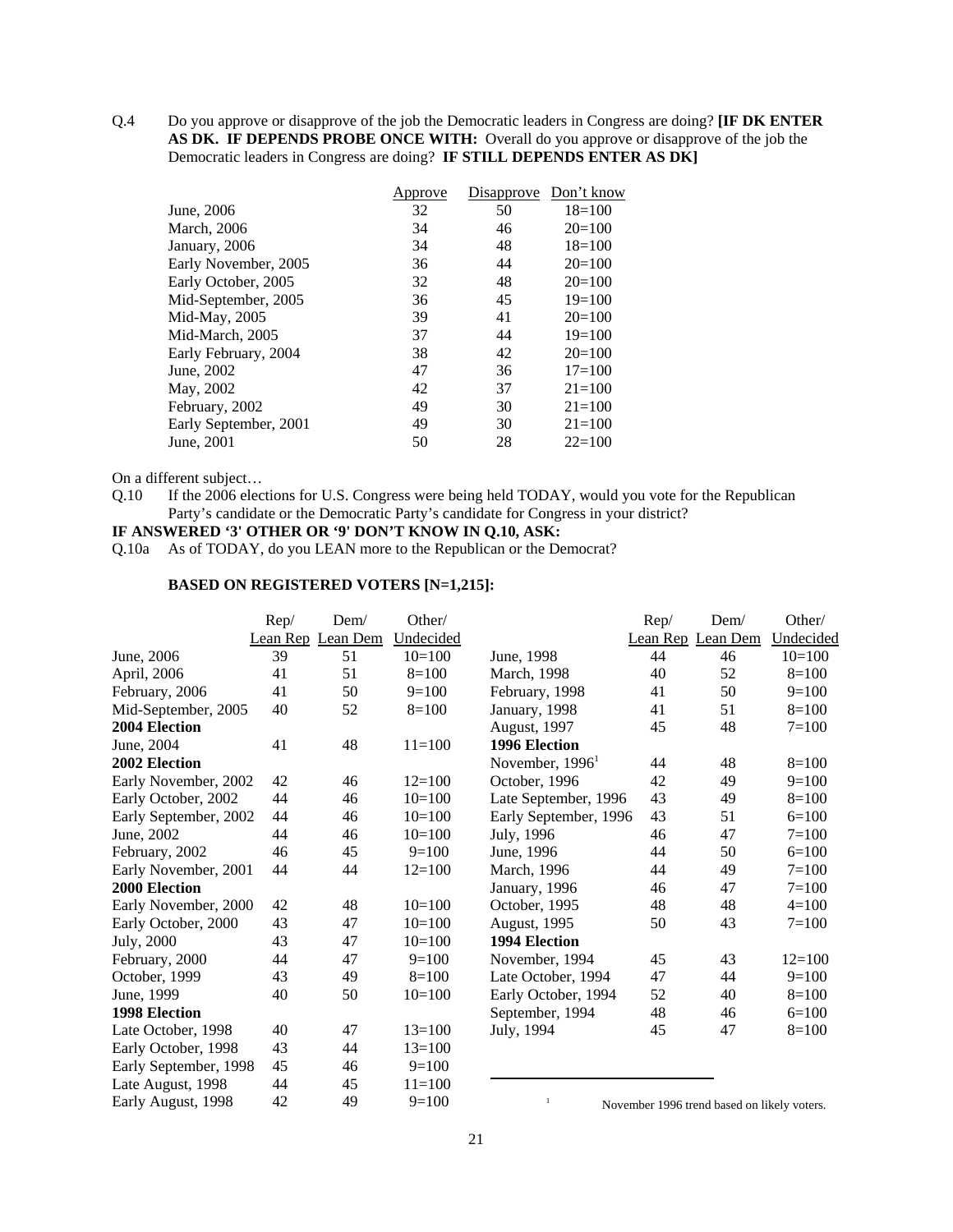# **ASK ALL:**

Q.11 What will make the biggest difference in how you vote for Congress in your district – national issues, local or state issues, the candidate's political party, or the candidate's character or experience? **[IF MORE THAN ONE, PROBE WITH:** Well, which is most important?**]**

#### **BASED ON REGISTERED VOTERS [N=1,215]:**

|                          |               | National State/Local Political |       | Character/ |                |                | DK/       |
|--------------------------|---------------|--------------------------------|-------|------------|----------------|----------------|-----------|
|                          | <b>Issues</b> | <b>Issues</b>                  | Party | Experience | Other          | None           | Ref.      |
| June, 2006               | 30            | 26                             | 6     | 33         | $\overline{c}$ | ∗              | $3=100$   |
| Early November, 2002     | 23            | 38                             | 7     | 26         | 2              | ∗              | $4=100$   |
| Early October, 2002      | 28            | 35                             | 5     | 25         | $\overline{2}$ | 1              | $4=100$   |
| June, 2002               | 26            | 30                             | 5     | 33         | $\overline{2}$ | 1              | $3=100$   |
| Early October, 2000      | 21            | 42                             | 9     | 21         | 1              | 1              | $5=100$   |
| July, 2000               | 18            | 40                             | 6     | 32         |                | 1              | $2=100$   |
| Late October, 1998       | 20            | 39                             | 5     | 27         | 3              | $\overline{2}$ | $4=100$   |
| Early October, 1998      | 23            | 36                             | 7     | 28         |                | ∗              | $5=100$   |
| Early September, 1998    | 22            | 34                             | 5     | 33         | 2              | ∗              | $4=100$   |
| Early August, 1998       | 20            | 38                             | 5     | 31         | $\overline{c}$ | $\ast$         | $4=100$   |
| June, 1998               | 22            | 37                             | 4     | 32         | 1              | 1              | $3=100$   |
| March, 1998              | 18            | 37                             | 6     | 35         | 1              | 1              | $2=100$   |
| November, 1996           | 23            | 38                             | 6     | 25         | 2              | ∗              | $6=100$   |
| October, 1996            | 19            | 45                             | 7     | 26         |                | 1              | $1 = 100$ |
| Late September, 1996     | 25            | 38                             | 6     | 24         | 2              | ∗              | $5=100$   |
| Early September, 1996    | 18            | 42                             | 6     | 30         |                | ∗              | $3=100$   |
| November, 1994           | 22            | 38                             | 5     | 30         |                | ∗              | $4=100$   |
| Late October, 1994       | 22            | 38                             | 3     | 29         | 3              | 1              | $4=100$   |
| Early October, 1994      | 22            | 27                             | 5     | 39         | 2              | 1              | $4=100$   |
| CBS/NYT: 10/24-28, 1986  | 22            | 25                             | 6     | 40         |                | 1              | $5=100$   |
| CBS/NYT: 9/28-10/1, 1986 | 20            | 23                             | 9     | 41         | 3              | $\ast$         | $4=100$   |

Q.12 Would you like to see your representative in Congress be re-elected in the next congressional election, or not?

#### **BASED ON REGISTERED VOTERS [N=1,215]:**  $\overline{\text{VOT}}$

|                       |     |                           | (VUL.)         |            |
|-----------------------|-----|---------------------------|----------------|------------|
|                       |     |                           | Congressperson | (VOL)      |
|                       | Yes | $\underline{\mathrm{No}}$ | not running    | DK/Ref     |
| June, 2006            | 51  | 32                        |                | $16=100$   |
| April, 2006           | 57  | 28                        |                | $14 = 100$ |
| February, 2006        | 59  | 28                        | 1              | $12=100$   |
| Mid-September, 2005   | 57  | 25                        | 1              | $17 = 100$ |
| Early October, 2002   | 58  | 19                        | 2              | $21 = 100$ |
| June, 2002            | 58  | 23                        | 1              | $18=100$   |
| Early November, 2000  | 59  | 16                        | $\overline{2}$ | $23=100$   |
| October, 2000         | 60  | 17                        | 1              | $22 = 100$ |
| July, 1999            | 66  | 23                        | *              | $11 = 100$ |
| Late October, 1998    | 64  | 19                        | 1              | $16=100$   |
| Early October, 1998   | 58  | 20                        | 2              | $20=100$   |
| Early September, 1998 | 63  | 20                        | 1              | $16=100$   |
| March, 1998           | 63  | 21                        |                | $15 = 100$ |
| January, 1998         | 66  | 23                        | 0              | $11 = 100$ |
| August, 1997          | 66  | 22                        | 0              | $12 = 100$ |
|                       |     |                           |                |            |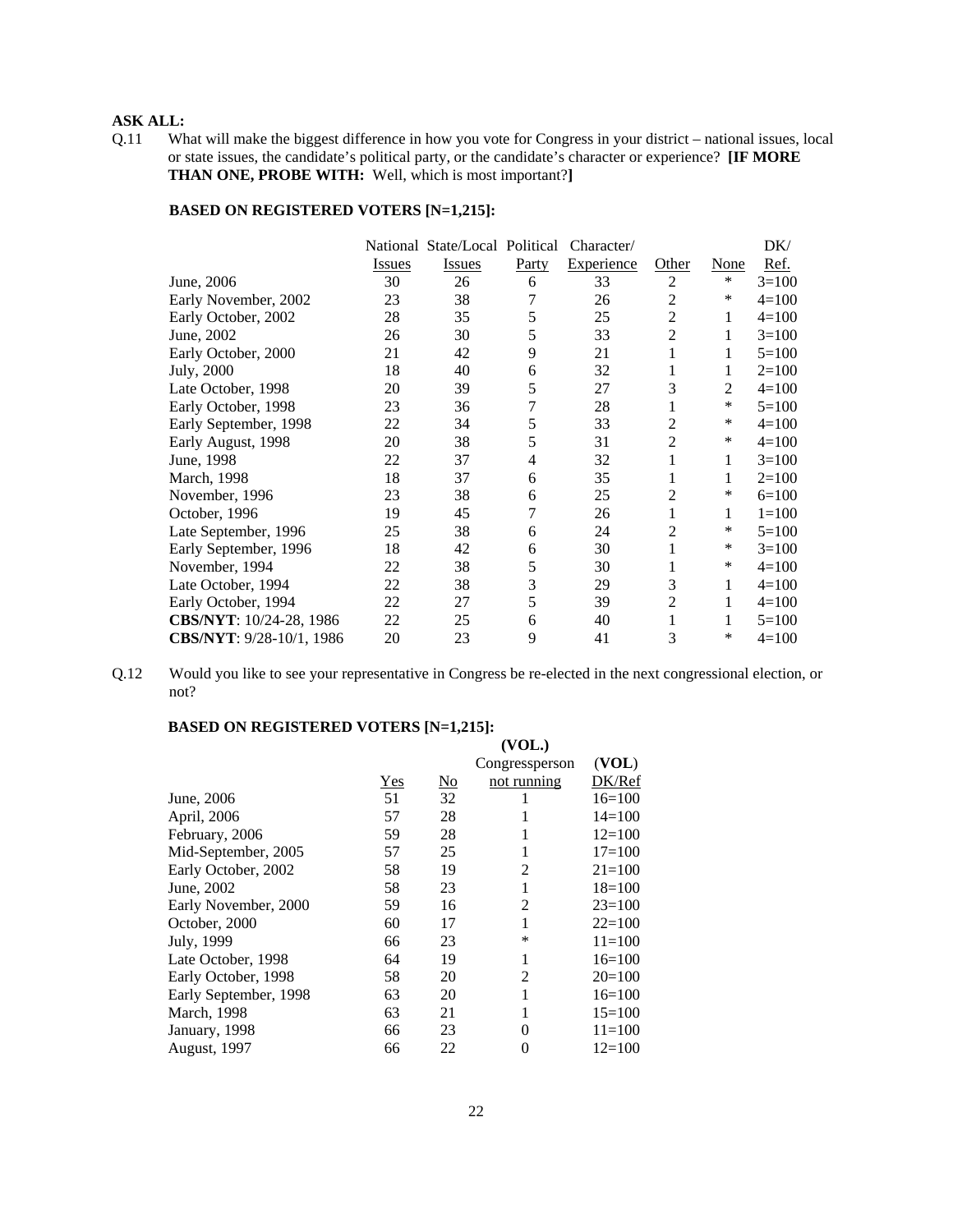| <b>Q.12 CONTINUED</b> |     |                | (VOL.)         |            |
|-----------------------|-----|----------------|----------------|------------|
|                       |     |                | Congressperson | (VOL)      |
|                       | Yes | N <sub>0</sub> | not running    | DK/Ref     |
| Early November, 1996  | 60  | 16             | 3              | $21 = 100$ |
| October, 1996         | 62  | 19             |                | $17 = 100$ |
| Late September, 1996  | 55  | 17             | 2              | $26=100$   |
| Early September, 1996 | 62  | 19             | 2              | $17 = 100$ |
| November, 1994        | 58  | 25             |                | $16=100$   |
| Late October, 1994    | 55  | 30             | 2              | $13=100$   |
| Early October, 1994   | 49  | 29             | $\mathfrak{D}$ | $20=100$   |
| Gallup: October, 1990 | 62  | 22             | 2              | $14 = 100$ |

Q.13 Regardless of how you feel about your own representative, would you like to see most members of Congress re-elected in the next congressional election, or not?

## **BASED ON REGISTERED VOTERS [N=1,215]:**

| $0.1$ and $0.01$ and $0.01$ and $0.01$ $(1, -1)$ |     |                        |            |
|--------------------------------------------------|-----|------------------------|------------|
|                                                  |     |                        | (VOL)      |
|                                                  | Yes | $\overline{\text{No}}$ | DK/Ref     |
| June, 2006                                       | 29  | 57                     | $14 = 100$ |
| April, 2006                                      | 34  | 53                     | $13 = 100$ |
| February, 2006                                   | 36  | 49                     | $15=100$   |
| September, 2005                                  | 36  | 48                     | $16=100$   |
| Early October, 2002                              | 39  | 38                     | $23=100$   |
| June, 2002                                       | 45  | 37                     | $18=100$   |
| October, 2000                                    | 40  | 34                     | $26=100$   |
| July, 1999                                       | 41  | 47                     | $12=100$   |
| Late October, 1998                               | 41  | 37                     | $22 = 100$ |
| Early October, 1998                              | 39  | 39                     | $22 = 100$ |
| Early September, 1998                            | 46  | 37                     | $17 = 100$ |
| March, 1998                                      | 45  | 41                     | $14 = 100$ |
| January, 1998                                    | 44  | 43                     | $13=100$   |
| <b>August, 1997</b>                              | 45  | 42                     | $13 = 100$ |
| Early September, 1996                            | 43  | 43                     | $14 = 100$ |
| November, 1994                                   | 31  | 51                     | $18=100$   |
| Late October, 1994                               | 31  | 56                     | $13=100$   |
| Early October, 1994                              | 28  | 56                     | $16=100$   |

Q.14 Thinking about the congressional elections that will be held this November, compared to previous elections, are you more enthusiastic about voting than usual, or less enthusiastic?

#### **BASED ON REGISTERED VOTERS [N=1,215]:**

|                |                    |      |      | Gallup |
|----------------|--------------------|------|------|--------|
|                |                    | June | June | Oct    |
|                |                    | 2002 | 1998 | 994    |
| 38             | More               | 41   | 38   | 34     |
| 40             | Less               | 33   | 45   | 44     |
| 18             | Same (VOL)         | 23   | 15   | 20     |
| $\overline{4}$ | Don't know/Refused | 3    |      |        |
| 100            |                    |      |      |        |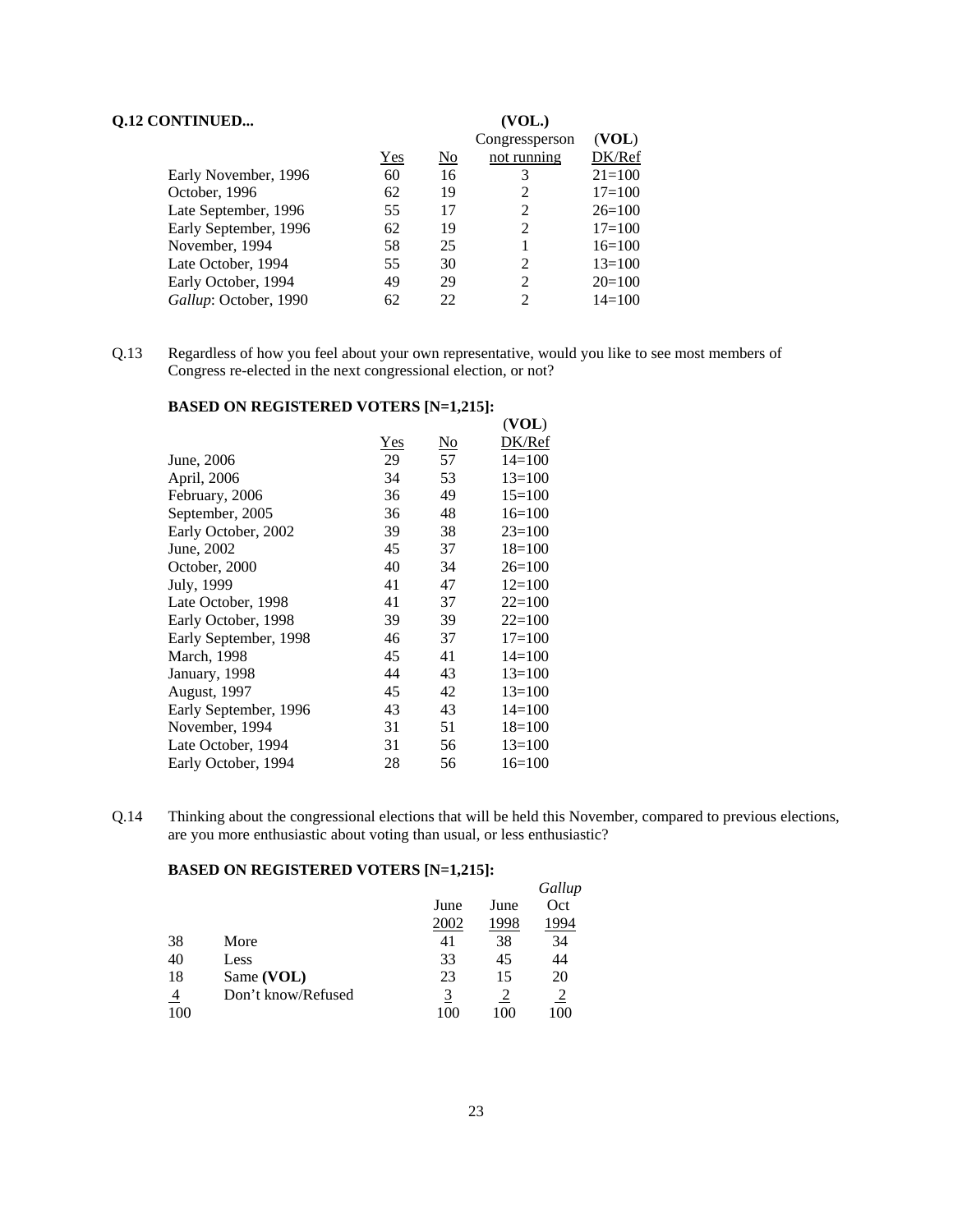Q.15 Will the issue of which party controls Congress, the Republicans or the Democrats, be a factor in your vote for Congress this year, or not?

|                       | Yes, will be | No.      | (VOL)   |
|-----------------------|--------------|----------|---------|
|                       | a factor     | will not | DK/Ref  |
| June, 2006            | 58           | 39       | $3=100$ |
| April, 2006           | 56           | 39       | $5=100$ |
| June, 2004            | 43           | 51       | $6=100$ |
| Early November, 2002  | 48           | 49       | $3=100$ |
| Early October, 2002   | 42           | 55       | $3=100$ |
| Early September, 2002 | 44           | 51       | $5=100$ |
| June, 2002            | 47           | 50       | $3=100$ |
| February, 2002        | 46           | 49       | $5=100$ |
| Early October, 2000   | 46           | 50       | $4=100$ |
| July, 2000            | 46           | 49       | $5=100$ |
| Late October, 1998    | 46           | 50       | $4=100$ |
| Early October, 1998   | 47           | 49       | $4=100$ |
| Early September, 1998 | 41           | 56       | $3=100$ |
| Early August, 1998    | 44           | 53       | $3=100$ |
| June, 1998            | 45           | 51       | $4=100$ |

## **BASED ON REGISTERED VOTERS [N=1,215]:**

# **NO QUESTION 16**

Q.17 Do you think of your vote for Congress this fall as a vote FOR George W. Bush, as a vote AGAINST George W. Bush, or isn't George W. Bush much of a factor in your vote?

#### **BASED ON REGISTERED VOTERS [N=1,215]:**

|                                       |       |         |        | (VOL)      |
|---------------------------------------|-------|---------|--------|------------|
|                                       |       |         | Not a  | DK/        |
|                                       | $For$ | Against | factor | <b>Ref</b> |
| June, 2006                            | 15    | 38      | 44     | $3=100$    |
| April, 2006                           | 17    | 34      | 46     | $3=100$    |
| February, 2006                        | 18    | 31      | 47     | $4=100$    |
| Early November, 2002                  | 29    | 16      | 49     | $6=100$    |
| Early October, 2002                   | 30    | 20      | 44     | $6=100$    |
| Early September, 2002                 | 29    | 15      | 51     | $5=100$    |
| February, 2002                        | 34    | 9       | 50     | $7 = 100$  |
| Clinton: Late October, 1998           | 20    | 17      | 58     | $5=100$    |
| Clinton: Early October, 1998          | 19    | 23      | 52     | $6=100$    |
| Clinton: Early September, 1998        | 18    | 16      | 63     | $3=100$    |
| Clinton: Late August, 1998            | 20    | 17      | 61     | $2=100$    |
| Clinton: Early August, 1998           | 21    | 18      | 57     | $4=100$    |
| Clinton: June, 1998                   | 20    | 18      | 57     | $5=100$    |
| Clinton: March, 1998                  | 21    | 15      | 59     | $5=100$    |
| Clinton: Early September, 1996        | 24    | 18      | 51     | $7 = 100$  |
| Clinton: November, 1994               | 17    | 21      | 55     | $7 = 100$  |
| <b>Clinton:</b> Late October, 1994    | 17    | 21      | 57     | $5=100$    |
| Clinton: Early October, 1994          | 17    | 23      | 54     | $6=100$    |
| CBS/NYT Bush: 10/28-31, 1990          | 19    | 15      | 61     | $6=100$    |
| CBS/NYT Reagan: 10/24-28, 1986        | 26    | 12      | 55     | $7 = 100$  |
| CBS/NYT Reagan: 9/28-10/1, 1986       | 26    | 16      | 51     | $7 = 100$  |
| <i>CBS/NYT</i> Reagan: 10/23-28, 1982 | 23    | 21      | 51     | $5=100$    |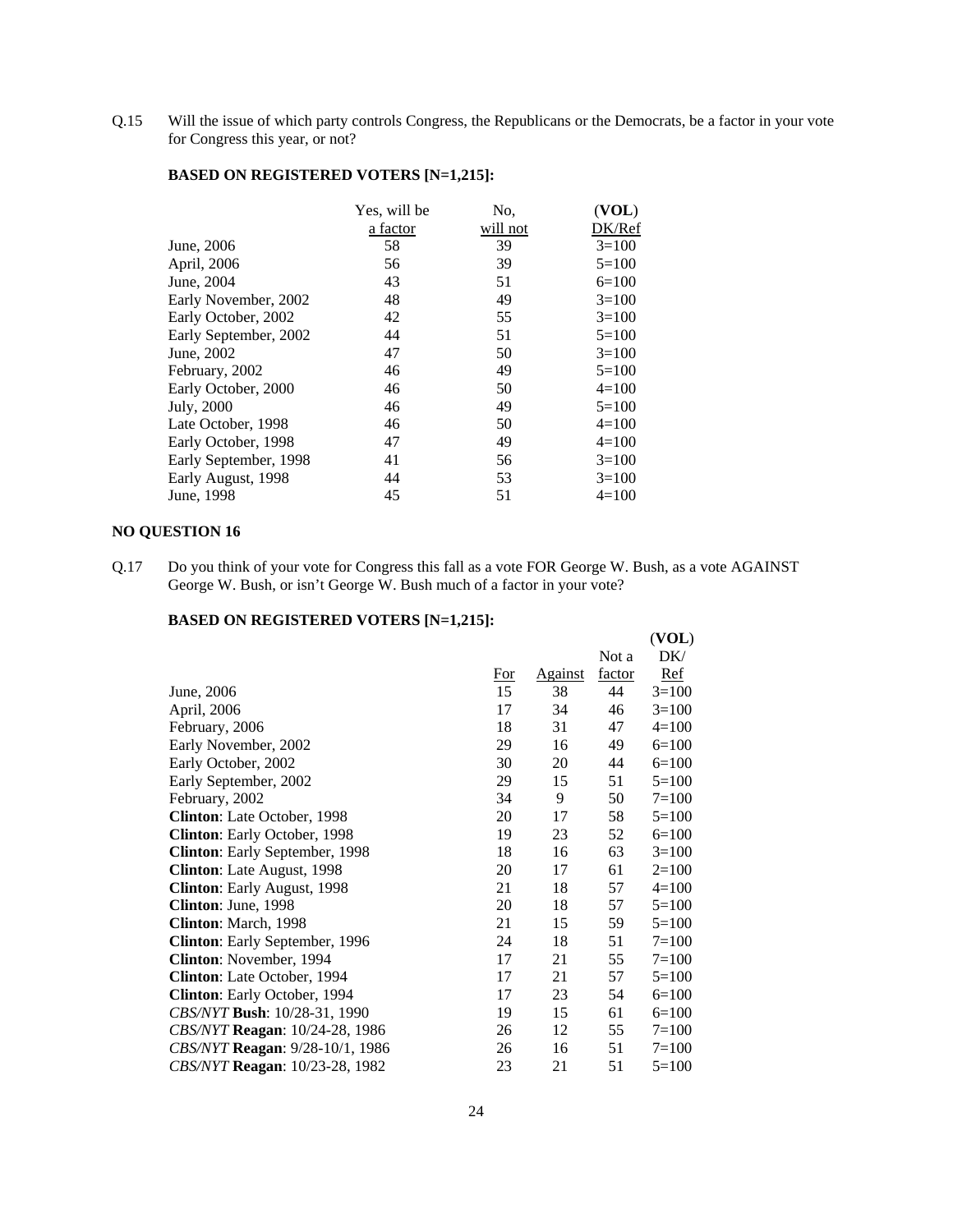On another subject...

Q.18 Compared to recent Congresses, would you say THIS Congress has accomplished more, accomplished less, or accomplished about the same amount?

#### **BASED ON REGISTERED VOTERS [N=1,215]:**

|     |                 |      | Early |      |             |      |      | Early Early Early |                                                |      |      | Gallup |
|-----|-----------------|------|-------|------|-------------|------|------|-------------------|------------------------------------------------|------|------|--------|
|     |                 |      |       |      |             |      |      |                   | April Nov June July Aug Oct Sept Aug Nov April |      |      | Oct    |
|     |                 | 2006 | 2002  | 2002 | <b>2000</b> | 1999 | 1998 | 1998              | 1998                                           | 1997 | 1997 | 1994   |
|     | More            |      |       |      | 21          | 13   | 24   | 24                | 18                                             |      | 10   | 9      |
| 45  | Less            | 41   | 27    | 22   | 16          | 23   | 23   |                   |                                                | 13   | 24   | 38     |
|     | 42 Same         | 47   | 54    | 57   | 56          | 60   | 49   | 55                | 62                                             | 59   | 58   | 50     |
| 6   | Don't know/Ref. |      | 8     |      |             | 4    | 4    | 4                 |                                                |      | 8    |        |
| 100 |                 | 100  |       |      | 100         | 100  | 100  | 100               | 100                                            |      | 100  | 100    |

#### **ASK IF "LESS" – (2 IN Q.18) [N=557]:**

Q.19 Who do you think is most to blame for this **[READ AND ROTATE]**?

|               | <b>BASED ON REGISTERED VOTERS:</b> | April 2006 |
|---------------|------------------------------------|------------|
| 56            | Republican leaders in Congress     | 56         |
| 17            | Democratic leaders in Congress     | 14         |
| 24            | Both/Neither/Someone else (VOL)    | 26         |
| $\frac{3}{2}$ | Don't Know/Refused (VOL)           | 4          |
| 100           |                                    | 100        |

#### **ASK ALL:**

Q.20 As I name some issues that are in the news these days, please tell me how important the issue is to you personally. First, is **[INSERT ITEM, RANDOMIZE – OBSERVE FORM SPLITS]** an issue that is very important, somewhat important, not too important, or not at all important to you? … How about **[NEXT ITEM]**? **[IF NECESSARY** "Is **[ITEM]** very important, somewhat important, not too important or not at all important to you personally?**]**

# **BASED ON REGISTERED VOTERS [N=1,215]:**

| a.             | The nation's economy                                                                 | Very<br>Important<br>80 | Somewhat<br>important<br>17 | Not too<br>important<br>1 | Not at all<br>important<br>1 | DK/<br>Ref<br>$1=100$ |
|----------------|--------------------------------------------------------------------------------------|-------------------------|-----------------------------|---------------------------|------------------------------|-----------------------|
| b.             | The situation in Iraq                                                                | 74                      | 20                          | $\overline{2}$            | 2                            | $2=100$               |
| C <sub>1</sub> | Immigration                                                                          | 58                      | 29                          | 7                         | 5                            | $1=100$               |
| d.             | Gay marriage                                                                         | 34                      | 17                          | 12                        | 33                           | $4=100$               |
| e.             | Global warming                                                                       | 44                      | 31                          | 10                        | 11                           | $4=100$               |
| f.F1           | <b>BASED ON FORM 1 REGISTERED VOTERS [N=588]:</b><br>Terrorism and homeland security | 74                      | 19                          | 4                         | 2                            | $1=100$               |
| g.F1           | A Constitutional amendment to<br>ban flag burning                                    | 49                      | 18                          | 10                        | 22                           | $1 = 100$             |
| h.F1           | The federal budget deficit                                                           | 56                      | 30                          | 8                         | $\overline{4}$               | $2=100$               |
| i.F1           | Education                                                                            | 82                      | 15                          | 2                         | 1                            | $* = 100$             |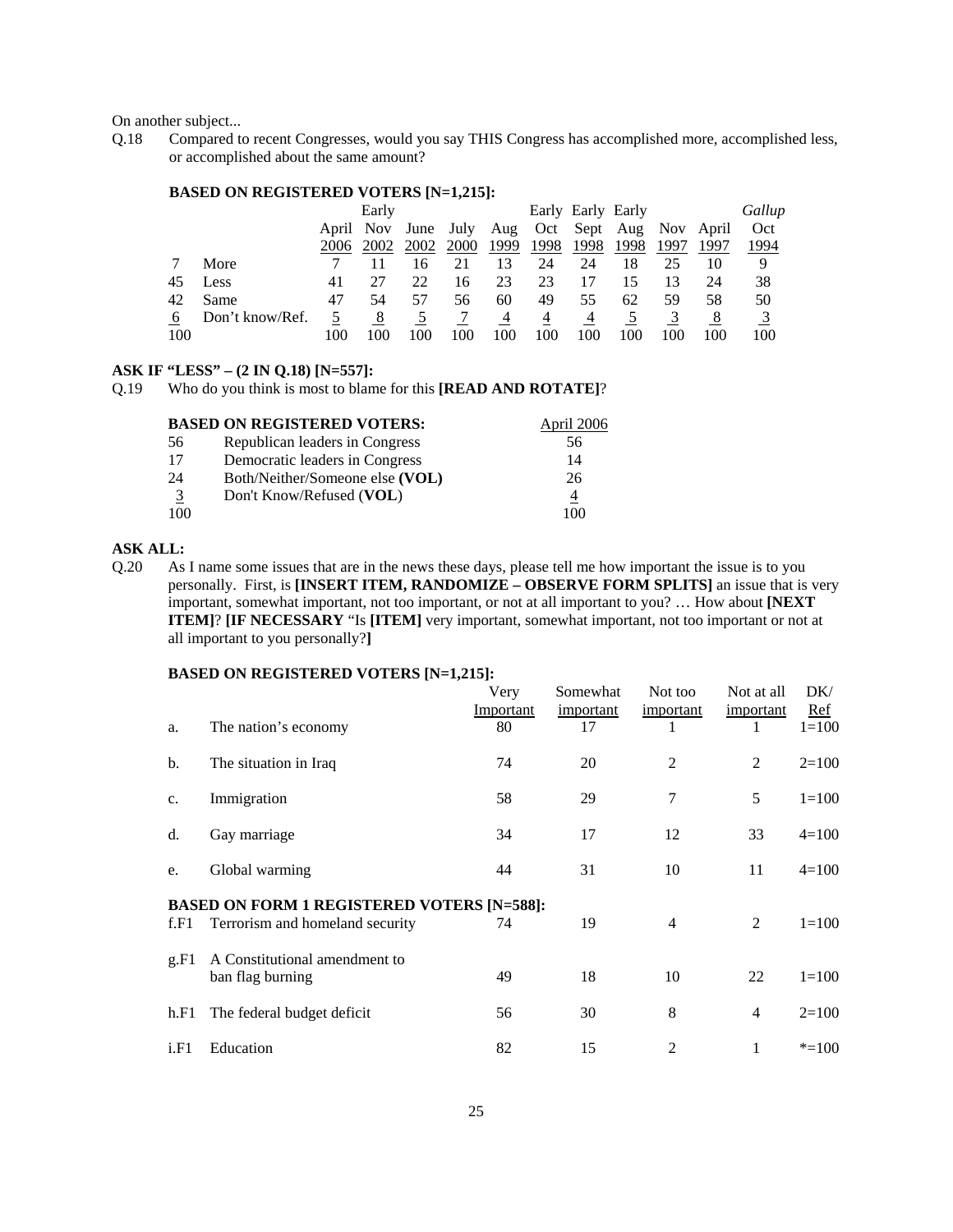|                                                   | <b>Q.20 CONTINUED</b> |                                                                  | Very<br>Important | Somewhat<br>important | Not too<br>important | Not at all<br>important | DK/<br>Ref |  |  |  |
|---------------------------------------------------|-----------------------|------------------------------------------------------------------|-------------------|-----------------------|----------------------|-------------------------|------------|--|--|--|
|                                                   | i.F1                  | The job situation                                                | 66                | 23                    | 6                    | 4                       | $1 = 100$  |  |  |  |
|                                                   | k.F1                  | Environmental policy                                             | 52                | 36                    | 8                    | 3                       | $1=100$    |  |  |  |
|                                                   | 1.F1                  | Eliminating the inheritance tax                                  | 44                | 25                    | 13                   | 13                      | $5=100$    |  |  |  |
| <b>BASED ON FORM 2 REGISTERED VOTERS [N=627]:</b> |                       |                                                                  |                   |                       |                      |                         |            |  |  |  |
|                                                   |                       | m.F <sub>2</sub> Government surveillance<br>programs in the U.S. | 44                | 29                    | 13                   | 11                      | $3=100$    |  |  |  |
|                                                   |                       | n.F <sub>2</sub> Abortion                                        | 43                | 26                    | 12                   | 15                      | $4=100$    |  |  |  |
|                                                   | 0.F2                  | Health care                                                      | 79                | 16                    | $\overline{4}$       | $\mathbf{1}$            | $* = 100$  |  |  |  |
|                                                   |                       | p.F <sub>2</sub> Taxes                                           | 68                | 23                    | 6                    | 2                       | $1 = 100$  |  |  |  |
|                                                   |                       | q.F2 Social Security                                             | 75                | 21                    | 3                    | $\mathbf{1}$            | $* = 100$  |  |  |  |
|                                                   | r.F2                  | Energy policy                                                    | 64                | 29                    | 3                    | $\overline{2}$          | $2=100$    |  |  |  |
|                                                   | s.F2                  | Increasing the minimum wage                                      | 52                | 26                    | 14                   | 8                       | $* = 100$  |  |  |  |
|                                                   |                       |                                                                  |                   |                       |                      |                         |            |  |  |  |

# **QUESTIONS 28-29 HELD FOR FUTURE RELEASE**

# **ASK ALL:**

On a different subject…

Q.37 Do you strongly favor, favor, oppose, or strongly oppose allowing gays and lesbians to marry legally?

| - FAVOR ------  |    | OPPOSE -- |                    |    |               |            |
|-----------------|----|-----------|--------------------|----|---------------|------------|
| <i>Strongly</i> |    |           | Strongly           |    |               | Don't      |
| Net             |    |           |                    |    | <b>Oppose</b> | know       |
| 33              | 13 | 20        | 55                 | 32 | 23            | $12=100$   |
| 39              | 10 | 29        | 51                 | 28 | 23            | $10=100$   |
| 36              | 13 | 23        | 53                 | 31 | 22            | $11 = 100$ |
| 32              | 14 | 18        | 61                 | 38 | 23            | $7 = 100$  |
| 29              | 8  | 21        | 60                 | 35 | 25            | $11 = 100$ |
| 32              | 10 | 22        | 56                 | 33 | 23            | $12=100$   |
| 32              | 10 | 22        | 59                 | 35 | 24            | $9=100$    |
| 30              | 9  | 21        | 63                 | 42 | 21            | $7 = 100$  |
| 30              | 10 | 20        | 62                 | 41 | 21            | $8=100$    |
| 31              | 9  | 21        | 58                 | 33 | 25            | $12 = 100$ |
| 38              | 10 | 28        | 53                 | 30 | 23            | $9=100$    |
| 35              | 8  | 27        | 57                 | 34 | 23            | $8=100$    |
| 27              | 6  | 21        | 65                 | 41 | 24            | $8=100$    |
|                 |    |           | <b>Favor Favor</b> |    |               | Net Oppose |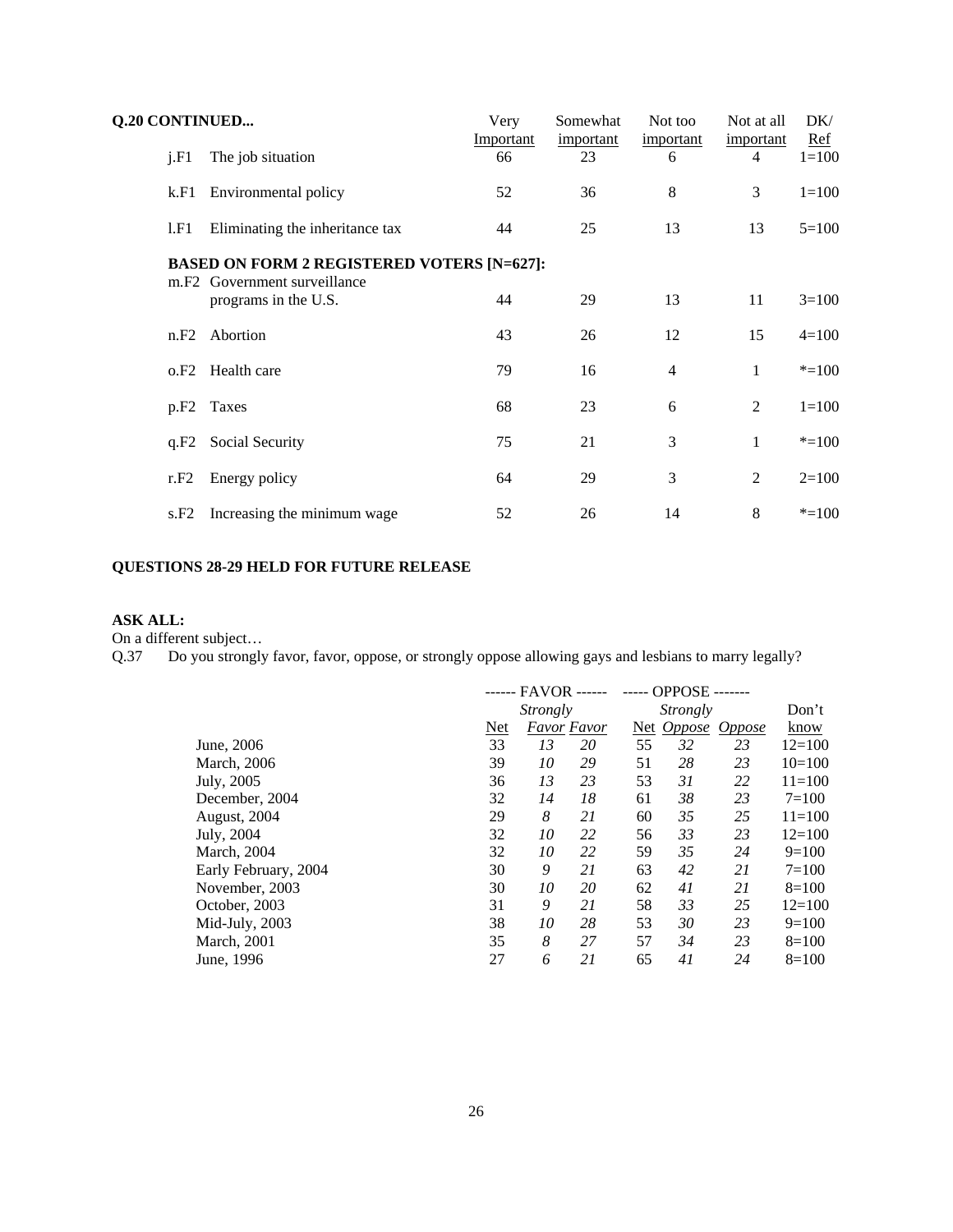## **IF OPPOSE GAY MARRIAGE (3,4 IN Q.37), ASK:**

Q.38 There has been a proposal to change the U.S. Constitution to ban gay marriage. Do you think amending the Constitution to ban gay marriage is a good idea, or a bad idea?

|     |                                          | July | Aug  | July | March         |
|-----|------------------------------------------|------|------|------|---------------|
|     |                                          | 2005 | 2004 | 2004 | <u> 2004 </u> |
| 33  | Favor                                    | 36   | 29   | 32   | 32            |
| 55  | Oppose                                   | 53   | 60   | 56   | 59            |
| 33  | Good idea / Pro-Constitutional amendment | 29   | 35   | 31   | 36            |
| 19  | Bad idea / Anti-Constitutional amendment | 22   | 22   | 22   | 21            |
| 3   | Don't know/Refused (VOL.)                |      | 3    | 3    |               |
| 12  | Don't know/Refused (VOL.)                |      |      | 12   | 9             |
| 100 |                                          | 100  | 100  | 100  | 100           |

# **ASK ALL:**

Q.39 Congress is currently debating immigration policy. Which of these proposals do you favor? **(READ AND ROTATE; READ RESPONSE NUMBER TO CLARIFY OPTIONS)**

|                | Focusing MOSTLY on strong border protection and stiffer                      |
|----------------|------------------------------------------------------------------------------|
| 40             | penalties on people who enter the U.S. illegally                             |
|                | OR.                                                                          |
|                | Increasing border protection and ALSO creating a way for some illegal        |
| 56             | immigrants already here to become citizens if they meet certain requirements |
| $\overline{4}$ | Don't know/Refused                                                           |
| 100            |                                                                              |

#### **QUESTIONS 41-45 HELD FOR FUTURE RELEASE**

PARTY In politics TODAY, do you consider yourself a Republican, Democrat, or Independent?

|                      |            |          |             | (VOL)          | (VOL) |           |
|----------------------|------------|----------|-------------|----------------|-------|-----------|
|                      |            |          |             | N <sub>0</sub> | Other | Don't     |
|                      | Republican | Democrat | Independent | Preference     | Party | know      |
| June, 2006           | 29         | 34       | 31          | 4              | *     | $2=100$   |
| April, 2006          | 29         | 32       | 33          | 3              | *     | $3=100$   |
| March, 2006          | 28         | 34       | 30          | 4              | *     | $4=100$   |
| February, 2006       | 30         | 33       | 31          | 3              | *     | $3=100$   |
| January, 2006        | 28         | 32       | 32          | 5              | *     | $3=100$   |
| December, 2005       | 29         | 34       | 31          | 4              | *     | $2=100$   |
| Late November, 2005  | 27         | 34       | 29          | 5              |       | $4=100$   |
| Early November, 2005 | 28         | 34       | 31          | 5              | *     | $2=100$   |
| Late October, 2005   | 29         | 33       | 31          | 5              | *     | $2=100$   |
| Early October, 2005  | 26         | 34       | 34          | 4              | *     | $2=100$   |
| September 8-11, 2005 | 31         | 32       | 33          | 3              | *     | $1 = 100$ |
| September 6-7, 2005  | 27         | 33       | 33          | 4              | *     | $3=100$   |
| July, 2005           | 31         | 34       | 29          | 4              | *     | $2=100$   |
| June, 2005           | 30         | 32       | 32          | 4              | *     | $2=100$   |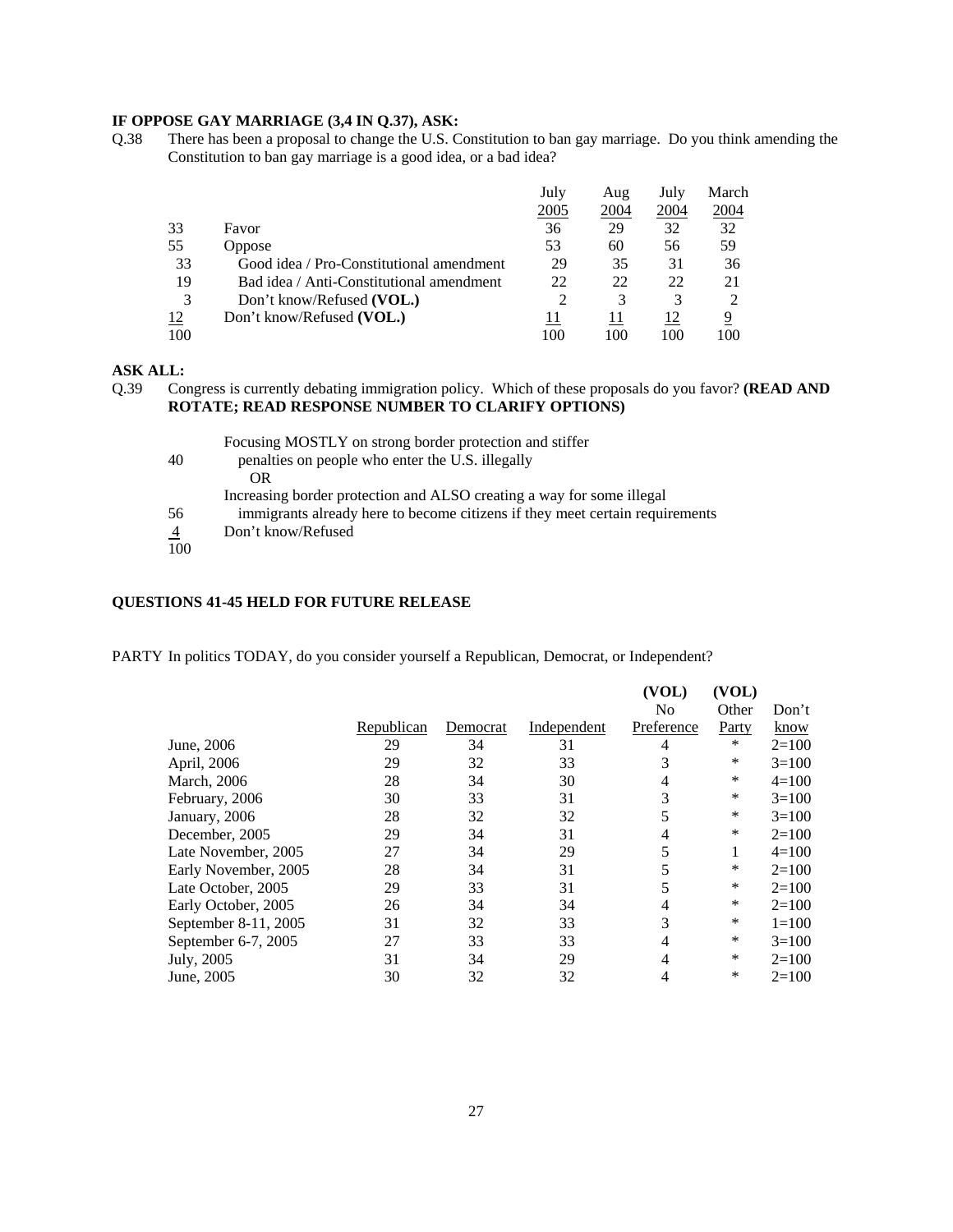| <b>PARTY CONTINUED</b> |            |                 |             | (VOL)<br>No    | (VOL)<br>Other | Don't       |
|------------------------|------------|-----------------|-------------|----------------|----------------|-------------|
|                        | Republican | Democrat        | Independent | Preference     | Party          | <u>know</u> |
| <b>Yearly Totals</b>   |            |                 |             |                |                |             |
| 2005                   | 30         | 33              | 31          | 4              | ∗              | $2=100$     |
| 2004                   | 30         | 33              | 30          | $\overline{4}$ | *              | $3=100$     |
| 2003                   | 30         | 31              | 31          | 5              | ∗              | $3=100$     |
| 2002                   | 30         | 31              | 30          | 5              | $\mathbf{1}$   | $3=100$     |
| 2001                   | 29         | 34              | 29          | 5              | *              | $3=100$     |
| 2001 Post-Sept 11      | 31         | 32              | 28          | 5              | 1              | $3 = 100$   |
| 2001 Pre-Sept 11       | 28         | 35              | 30          | 5              | ∗              | $2 = 100$   |
| 2000                   | 28         | 33              | 29          | 6              | *              | $4 = 100$   |
| 1999                   | 27         | 33              | 34          | 4              | ∗              | $2=100$     |
| 1998                   | 28         | 33              | 32          | 5              | ∗              | $2=100$     |
| 1997                   | 28         | 33              | 32          | 4              | $\mathbf{1}$   | $2=100$     |
|                        |            |                 |             | No Preference/ |                |             |
|                        | Republican | <b>Democrat</b> | Independent | Other/DK       |                |             |
| 1996                   | 29         | 33              | 33          | $5=100$        |                |             |
| 1995                   | 32         | 30              | 34          | $4=100$        |                |             |
| 1994                   | 30         | 32              | 34          | $4=100$        |                |             |
| 1993                   | 27         | 34              | 34          | $5=100$        |                |             |
| 1992                   | 28         | 33              | 35          | $4=100$        |                |             |
| 1991                   | 31         | 32              | 33          | $4=100$        |                |             |
| 1990                   | 31         | 33              | 30          | $6=100$        |                |             |
| 1989                   | 33         | 33              | $34=100$    |                |                |             |
| 1987                   | 26         | 35              | $39=100$    |                |                |             |

#### **IF ANSWERED 3, 4, 5 OR 9 IN PARTY, ASK:**

PARTYLN As of today do you lean more to the Republican Party or more to the Democratic Party?

|                      |                   |          | Refused    |
|----------------------|-------------------|----------|------------|
|                      | <u>Republican</u> | Democrat | to lean    |
| June, 2006           | 10                | 16       | $11 = 37%$ |
| April, 2006          | 12                | 17       | $10=39%$   |
| March, 2006          | 11                | 14       | $13 = 38%$ |
| February, 2006       | 11                | 16       | $10=37%$   |
| January, 2006        | 10                | 16       | 14=40%     |
| December, 2005       | 10                | 16       | $11 = 37%$ |
| Late November, 2005  | 9                 | 13       | $17 = 39%$ |
| Early November, 2005 | 11                | 14       | $13 = 38%$ |
| Late October, 2005   | 11                | 15       | $12 = 38%$ |
| Early October, 2005  | 11                | 18       | $11=40%$   |
| September 8-11, 2005 | 10                | 18       | $9 = 37%$  |
| September 6-7, 2005  | 10                | 15       | $15 = 40%$ |
| July, 2005           | 9                 | 15       | $11 = 35%$ |
| June, 2005           | 10                | 16       | $12 = 38%$ |
| Mid-May, 2005        | 9                 | 13       | $14 = 36%$ |
| Late March, 2005     | 13                | 17       | $9=39\%$   |
| December, 2004       | 14                | 12       | $9=35%$    |
| August, 2003         | 12                | 16       | $14 = 42%$ |
| <b>August, 2002</b>  | 12                | 13       | $13 = 38%$ |
| September, 2000      | 11                | 13       | 15=39%     |
| Late September, 1999 | 14                | 15       | $16 = 45%$ |
| <b>August, 1999</b>  | 15                | 15       | $12 = 42%$ |